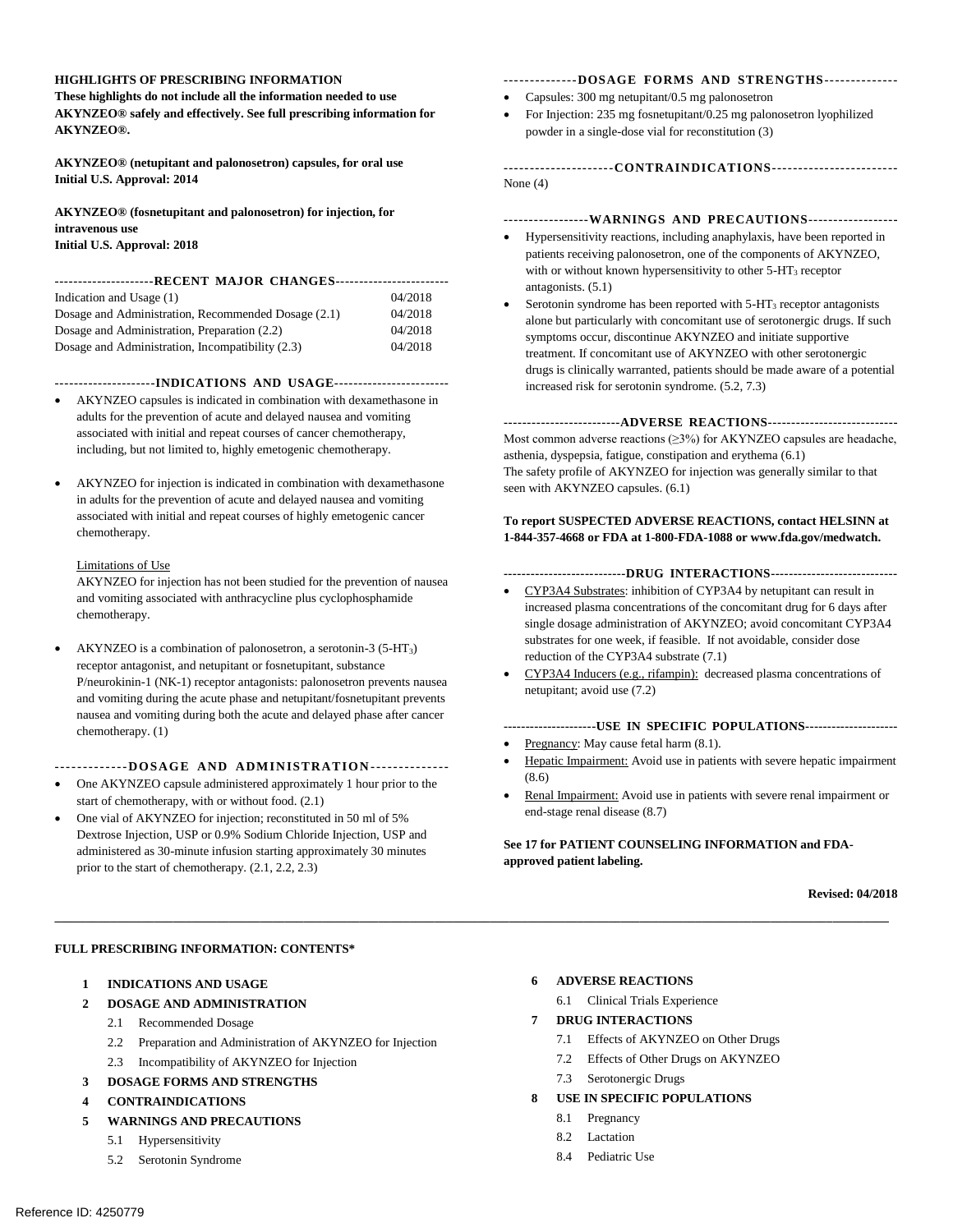- 
- 
- 
- 
- 
- -
	- [12.2](#page-13-2) [Pharmacodynamics](#page-13-2) listed

[8.5](#page-10-3) [Geriatric Use](#page-10-3) 12.3 Pharmacokinetics

- [8.6](#page-10-0) [Hepatic Impairment](#page-10-0) **13 NONCLINICAL TOXICOLOGY**
- [8.7](#page-10-1) [Renal Impairment](#page-10-1) **13.1 Carcinogenesis, Mutagenesis, Impairment of Fertility**
- **[10](#page-11-0) [OVERDOSAGE](#page-11-0) [14 CLINICAL STUDIES](#page-24-0)**
- **[11](#page-11-1)** [DESCRIPTION](#page-11-1) **16 16 HOW SUPPLIED/STORAGE AND HANDLING**
- **[12](#page-13-0) [CLINICAL PHARMACOLOGY](#page-13-0) [17 PATIENT COUNSELING INFORMATION](#page-28-0)**

[12.1](#page-13-1) [Mechanism of Action](#page-13-1) **\*Sections** \*Sections or subsections omitted from the full prescribing information are not

# **FULL PRESCRIBING INFORMATION**

# <span id="page-1-0"></span>**1 INDICATIONS AND USAGE**

 AKYNZEO capsules is indicated in combination with dexamethasone in adults for the palonosetron prevents nausea and vomiting during the acute phase and netupitant prevents prevention of acute and delayed nausea and vomiting associated with initial and repeat courses of cancer chemotherapy, including, but not limited to, highly emetogenic chemotherapy. AKYNZEO capsules is a combination of palonosetron and netupitant: nausea and vomiting during both the acute and delayed phase after cancer chemotherapy.

**\_\_\_\_\_\_\_\_\_\_\_\_\_\_\_\_\_\_\_\_\_\_\_\_\_\_\_\_\_\_\_\_\_\_\_\_\_\_\_\_\_\_\_\_\_\_\_\_\_\_\_\_\_\_\_\_\_\_\_\_\_\_\_\_\_\_\_\_\_\_\_\_\_\_\_\_\_\_\_\_\_\_\_\_\_\_\_\_\_\_\_\_\_** 

 AKYNZEO for injection is indicated in combination with dexamethasone in adults for the combination of palonosetron and fosnetupitant, a prodrug of netupitant: palonosetron prevents nausea and vomiting during the acute phase and fosnetupitant prevents nausea and prevention of acute and delayed nausea and vomiting associated with initial and repeat courses of highly emetogenic cancer chemotherapy. AKYNZEO for injection is a vomiting during both the acute and delayed phase after cancer chemotherapy.

#### Limitations of Use

 AKYNZEO for injection has not been studied for the prevention of nausea and vomiting associated with anthracycline plus cyclophosphamide chemotherapy.

# <span id="page-1-2"></span>**2 DOSAGE AND ADMINISTRATION**

## <span id="page-1-1"></span>**2.1 Recommended Dosage**

 nausea and vomiting associated with administration of emetogenic chemotherapy are shown in The recommended dosages of AKYNZEO and dexamethasone in adults for the prevention of Table 1.

AKYNZEO capsules can be taken with or without food.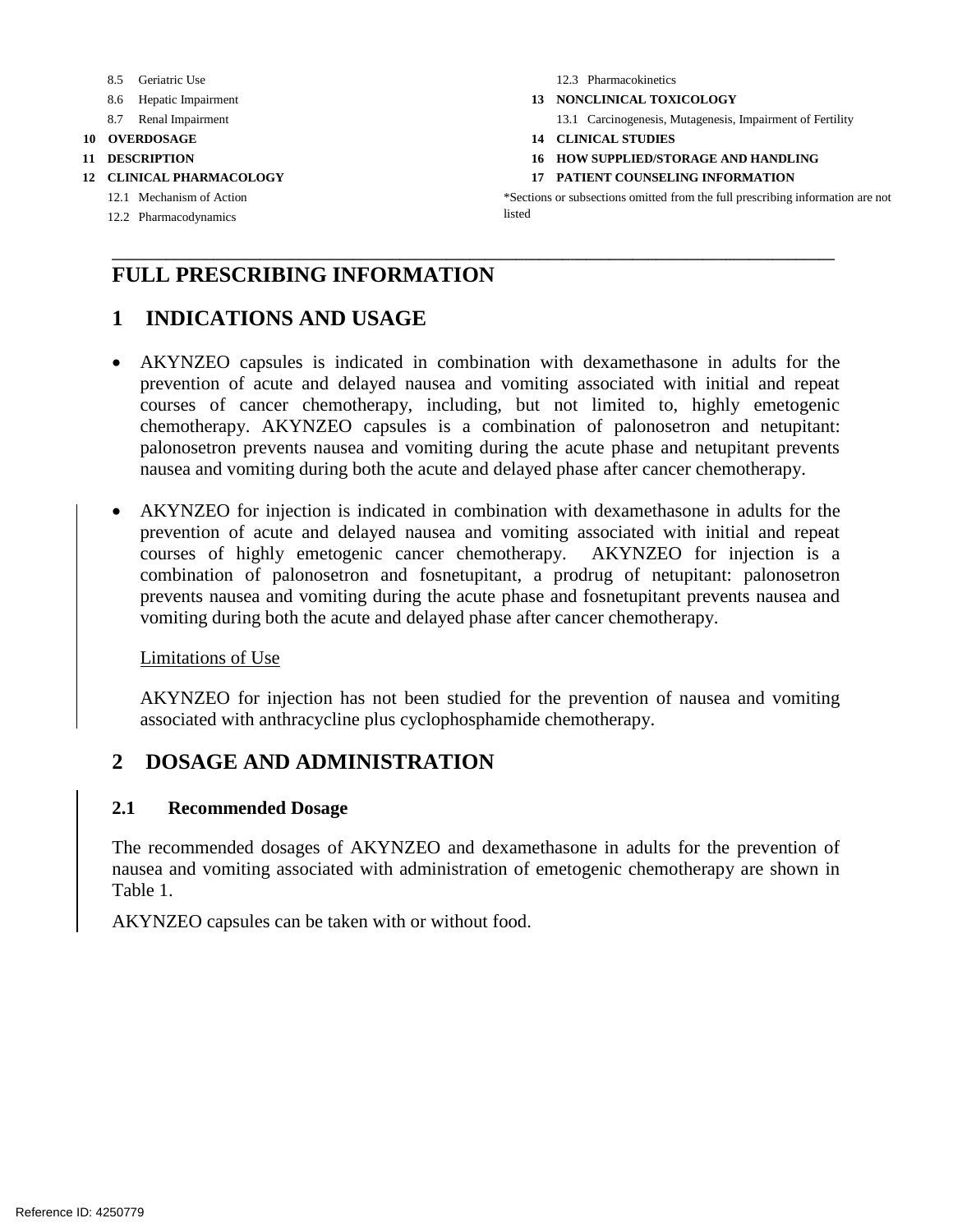| <b>Treatment</b><br><b>Regimen</b>                                                                          |                      | Days 2 to 4                                                                                                |                                  |  |
|-------------------------------------------------------------------------------------------------------------|----------------------|------------------------------------------------------------------------------------------------------------|----------------------------------|--|
|                                                                                                             |                      | <b>Highly Emetogenic Chemotherapy, including Cisplatin-Based Chemotherapy</b>                              |                                  |  |
| <b>AKYNZEO</b>                                                                                              | 1 capsule of AKYNZEO | 1 hour before chemotherapy                                                                                 | Dexamethasone<br>8 mg once a day |  |
| capsules                                                                                                    | Dexamethasone 12 mg  | 30 minutes before chemotherapy                                                                             |                                  |  |
| <b>AKYNZEO</b><br>for injection                                                                             | 1 vial of AKYNZEO    | Infuse over 30 minutes starting 30 minutes<br>before chemotherapy [see Dosage and<br>Administration (2.2)] |                                  |  |
|                                                                                                             | Dexamethasone 12 mg  | 30 minutes before chemotherapy                                                                             | 8 mg once a day                  |  |
| Anthracyclines and Cyclophosphamide-Based Chemotherapy and Chemotherapy Not Considered Highly<br>Emetogenic |                      |                                                                                                            |                                  |  |
| <b>AKYNZEO</b><br>capsules                                                                                  | 1 capsule of AKYNZEO | 1 hour before chemotherapy                                                                                 |                                  |  |
|                                                                                                             | Dexamethasone 12 mg  | 30 minutes before chemotherapy                                                                             | None                             |  |

#### **Table 1: Antiemetic Treatment Regimen**

## <span id="page-2-0"></span>**2.2 Preparation and Administration of AKYNZEO for injection**

#### Preparation

See [Table 2](#page-2-1) for preparation instructions.

 AKYNZEO for injection contains no antimicrobial preservatives and is intended for single use only.

#### <span id="page-2-1"></span>**Table 2: Preparation of AKYNZEO for Injection**

| Step 1 | Aseptically inject 20 mL 5% Dextrose Injection, USP or 0.9% Sodium Chloride Injection, USP into the         |
|--------|-------------------------------------------------------------------------------------------------------------|
|        | vial. Ensure the solvent is added to the vial along the vial wall and not jetted in order to prevent        |
|        | foaming. Swirl the vial gently.                                                                             |
| Step 2 | Aseptically prepare an infusion vial or bag filled with 30 mL of 5% Dextrose Injection, USP or 0.9%         |
|        | Sodium Chloride Injection, USP.                                                                             |
| Step 3 | Aseptically withdraw the entire volume of reconstituted solution from the AKYNZEO vial and transfer         |
|        | it into the infusion vial or bag containing 30 mL of 5% Dextrose Injection, USP or 0.9% Sodium              |
|        | Chloride Injection, USP to yield a total volume of 50 mL.                                                   |
| Step 4 | Gently invert the vial or bag until complete dissolution.                                                   |
| Step 5 | Before administration, inspect the final diluted solution for particulate matter and discoloration. Discard |
|        | the vial or bag if particulates and/or discoloration are observed.                                          |

#### Administration

Administer over 30 minutes as an intravenous infusion.

At the end of the infusion, flush the infusion line with the same carrier solution to ensure complete drug administration.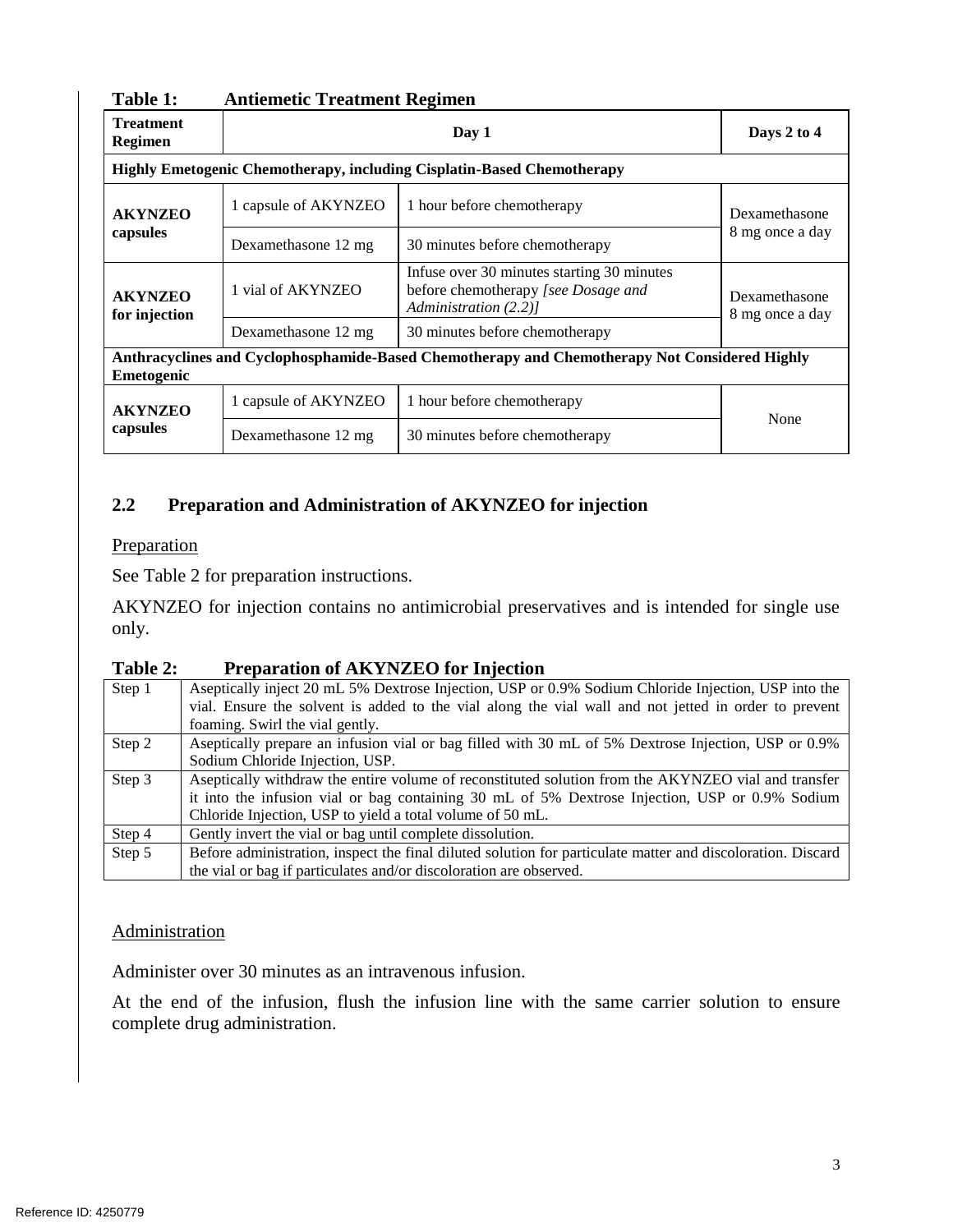## **Storage**

The total time from reconstitution to the start of the infusion should not exceed 3 hours. Store the reconstituted solution and the final diluted solution at room temperature.

# <span id="page-3-0"></span>**2.3 Incompatibility of AKYNZEO for Injection**

 AKYNZEO for injection is incompatible with any solution containing divalent cations (e.g., calcium, magnesium), including Lactated Ringer's Injection and Hartmann's Solution.

 Limited data are available on the compatibility of AKYNZEO for injection with other intravenous substances, additives or other medications, and they should not be added to the AKYNZEO solution or infused simultaneously. If the same intravenous line is used for sequential infusion of several different drugs, flush the line before and after infusion of AKYNZEO solution with 0.9% Sodium Chloride Injection, USP.

# <span id="page-3-1"></span>**3 DOSAGE FORMS AND STRENGTHS**

 Capsules: 300 mg netupitant/0.5 mg palonosetron in a hard gelatin capsule with white body and caramel cap with "HE1" printed on the body.

For Injection: 235 mg fosnetupitant/0.25 mg palonosetron white to off-white lyophilized powder in single-dose vial for reconstitution.

# <span id="page-3-2"></span>**4 CONTRAINDICATIONS**

None.

# <span id="page-3-5"></span>**5 WARNINGS AND PRECAUTIONS**

# <span id="page-3-3"></span>**5.1 Hypersensitivity**

 Hypersensitivity reactions, including anaphylaxis, have been reported in patients treated with palonosetron, one of the components of AKYNZEO, with or without known hypersensitivity to other  $5 - HT_3$  receptor antagonists.

## <span id="page-3-4"></span>**5.2 Serotonin Syndrome**

 methylene blue). Some of the reported cases were fatal. Serotonin syndrome occurring with overdose of another 5-HT3 receptor antagonist alone has also been reported. The majority of reports of serotonin syndrome related to 5-HT3 receptor antagonist use occurred in a post-The development of serotonin syndrome has been reported with  $5-HT<sub>3</sub>$  receptor antagonists. Most reports have been associated with concomitant use of serotonergic drugs (e.g., selective serotonin reuptake inhibitors (SSRIs), serotonin and norepinephrine reuptake inhibitors (SNRIs), monoamine oxidase inhibitors, mirtazapine, fentanyl, lithium, tramadol, and intravenous anesthesia care unit or an infusion center.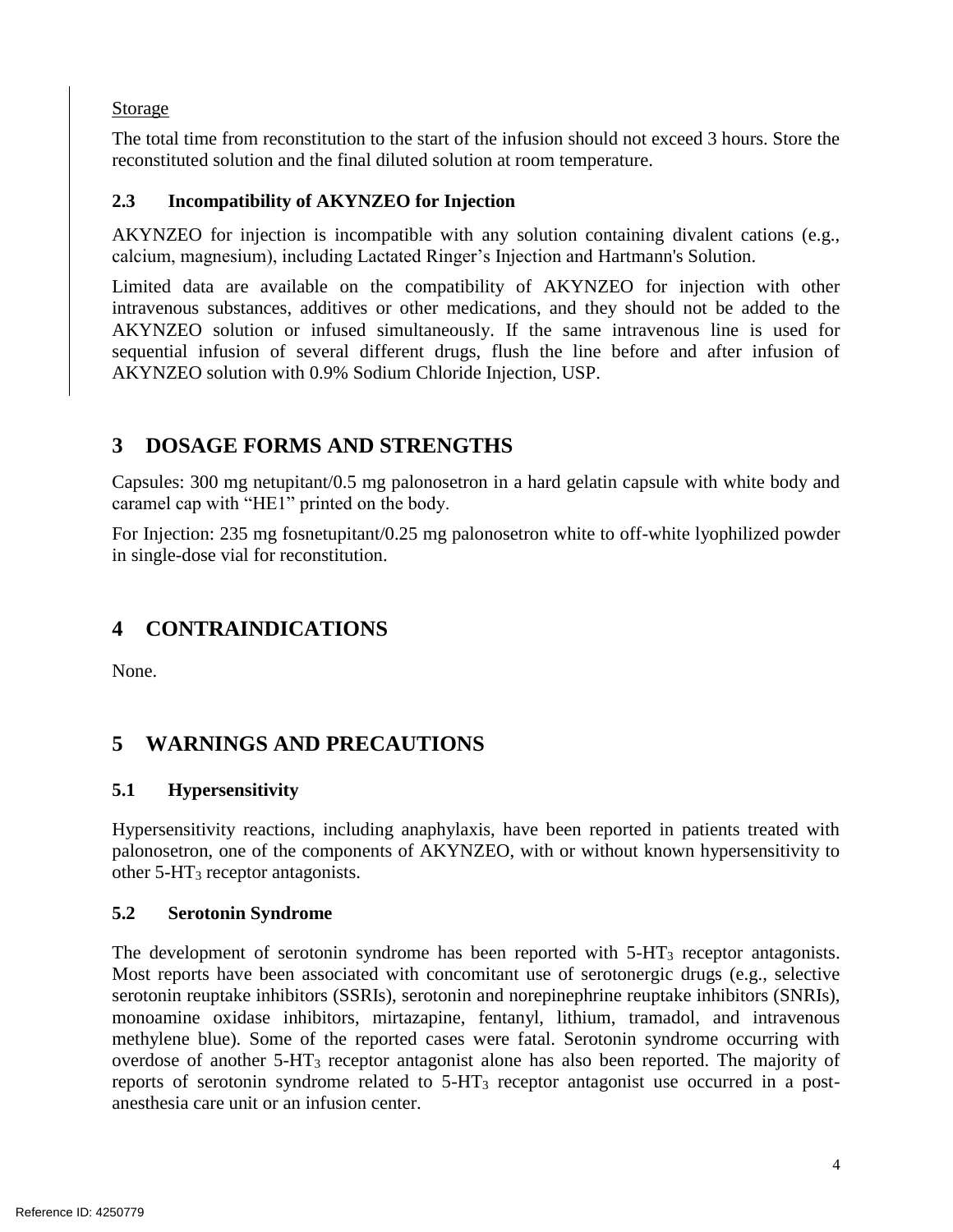Symptoms associated with serotonin syndrome may include the following combination of signs with concomitant use of AKYNZEO and other serotonergic drugs. If symptoms of serotonin syndrome occur, discontinue AKYNZEO and initiate supportive treatment. Patients should be informed of the increased risk of serotonin syndrome, especially if AKYNZEO is used and symptoms: mental status changes (e.g., agitation, hallucinations, delirium, and coma), autonomic instability (e.g., tachycardia, labile blood pressure, dizziness, diaphoresis, flushing, and hyperthermia), neuromuscular symptoms (e.g., tremor, rigidity, myoclonus, hyperreflexia, and incoordination), seizures, with or without gastrointestinal symptoms (e.g., nausea, vomiting, diarrhea). Patients should be monitored for the emergence of serotonin syndrome, especially concomitantly with other serotonergic drugs *[see Drug Interactions [\(7.](#page-6-1)3)]*.

# <span id="page-4-1"></span>**6 ADVERSE REACTIONS**

The following clinically significant adverse reactions are found elsewhere in the labeling:

- Hypersensitivity Reactions *[see Warnings and Precautions [\(5.1\)](#page-3-3)]*
- Serotonin Syndrome *[see Warnings and Precautions [\(5.2\)](#page-3-4)]*

## <span id="page-4-0"></span>**6.1 Clinical Trials Experience**

 Because clinical trials are conducted under widely varying conditions, adverse reaction rates observed in the clinical trials of a drug cannot be directly compared to rates in the clinical trials of another drug and may not reflect the rates observed in practice.

#### AKYNZEO Capsules

 The overall safety of AKYNZEO capsules was evaluated in 1538 cancer patients and healthy subjects in clinical trials. The data described below reflect exposure to AKYNZEO in 1169 cancer patients, receiving at least one cycle of cancer chemotherapy in 3 active-controlled trials *[see Clinical Studies [\(14.](#page-24-0)1)]*, including 782 exposed to AKYNZEO for at least 4 cycles and 321 exposed for at least 6 cycles, up to a maximum of 12 cycles of chemotherapy. The median age was 55, 79% were female, 83% were White, 13% were Asian, and 4% were Hispanic. All patients received a single oral dose of AKYNZEO 1 hour prior to the start of each chemotherapy cycle. In all studies, dexamethasone was co-administered with AKYNZEO *[see Clinical Studies [\(14.](#page-24-0)1), [Table 14](#page-24-1) and [Table 16\]](#page-25-0).* 

#### *Cisplatin Based Highly Emetogenic Chemotherapy*

 In a single-cycle study of patients receiving cisplatin based highly emetogenic chemotherapy, 136 patients were treated with AKYNZEO. [Table 3](#page-5-0) shows adverse reactions reported at an incidence of at least 3% and for which the AKYNZEO rate exceeded palonosetron alone.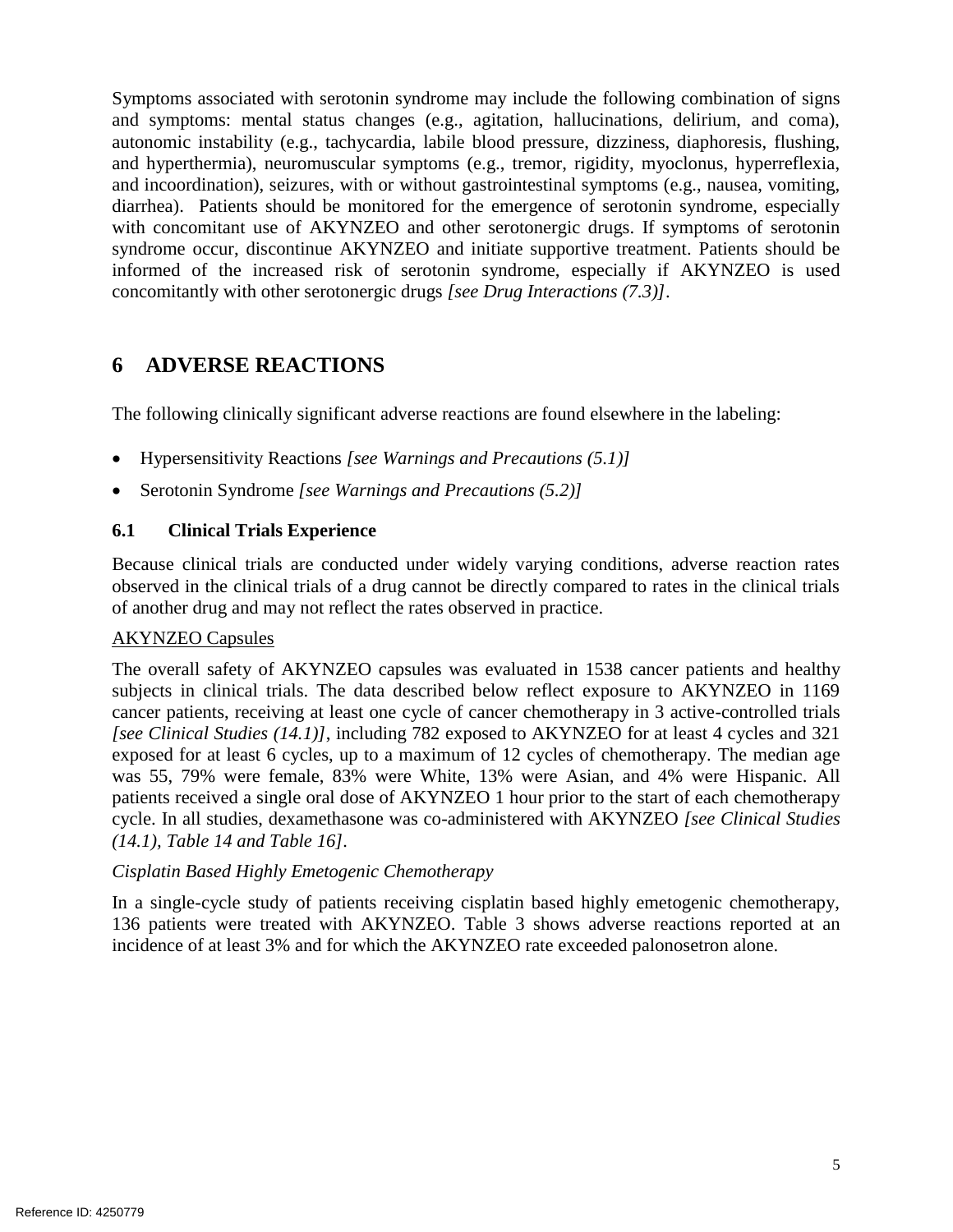| <b>Adverse Reactions</b> | <b>AKYNZEO Capsules</b><br>netupitant 300 mg/<br>palonosetron 0.5 mg<br>$(N=136)$ | Palonosetron 0.5 mg<br>$(N=136)$ |
|--------------------------|-----------------------------------------------------------------------------------|----------------------------------|
| Dyspepsia                | 4%                                                                                | 2%                               |
| Fatigue                  | 4%                                                                                | 2%                               |
| Constipation             | 3%                                                                                | 1%                               |
| Erythema                 | 3%                                                                                | 2%                               |

## <span id="page-5-0"></span>**Table 3: Adverse Reactions Occurring in ≥3% of Cancer Patients Receiving AKYNZEO Capsules and Cisplatin Based Highly Emetogenic Chemotherapy (Cycle 1)**

*Anthracyclines and Cyclophosphamide Based Chemotherapy* 

 In a study of patients receiving anthracycline and cyclophosphamide based chemotherapy, continued for up to 8 cycles in a multiple-cycle extension. [Table 4](#page-5-1) shows adverse reactions reported at an incidence of at least 3% and for which the AKYNZEO capsules rate exceeded palonosetron alone during Cycle 1. The adverse reaction profile in subsequent cycles was similar 725 patients were treated with AKYNZEO capsules during Cycle 1, and 635 of these patients to that observed in Cycle 1.

#### <span id="page-5-1"></span>**Table 4: Adverse Reactions Occurring in ≥3% of Cancer Patients Receiving AKYNZEO Capsules and Anthracyclines and Cyclophosphamide Based Chemotherapy (Cycle 1)**

| $\sim$ , $\sim$ $\sim$ $\sim$ $\prime$<br><b>AKYNZEO Capsules</b><br>netupitant 300 mg/palonosetron 0.5 mg<br><b>Adverse Reactions</b><br>$(N=725)$ |    | Palonosetron 0.5 mg<br>$(N=725)$ |
|-----------------------------------------------------------------------------------------------------------------------------------------------------|----|----------------------------------|
| Headache                                                                                                                                            | 9% | 7%                               |
| Asthenia                                                                                                                                            | 8% | 7%                               |
| Fatigue                                                                                                                                             | 7% | 5%                               |

 In addition to the adverse reactions shown above, there were reports of concomitant elevations of transaminases greater than 3 times the upper limit of normal and total bilirubin in both arms of the two trials that compared AKYNZEO capsules to oral palonosetron, and the frequency of these elevations was comparable between treatment groups. See [Table 5.](#page-5-2)

| 1 avit 9.<br>Liver Function Laboratory Abilion manties |                                                                               |                                  |  |  |
|--------------------------------------------------------|-------------------------------------------------------------------------------|----------------------------------|--|--|
| <b>Laboratory Changes</b>                              | <b>AKYNZEO Capsules</b><br>netupitant 300 mg/palonosetron 0.5 mg<br>$(N=861)$ | Palonosetron 0.5 mg<br>$(N=861)$ |  |  |
| $AST > 3$ x ULN and/or                                 |                                                                               |                                  |  |  |
| $ALT > 3$ x ULN with                                   | $3(0.3\%)$                                                                    | $5(0.6\%)$                       |  |  |
| Total Bilirubin $>$ ULN                                |                                                                               |                                  |  |  |
| $AST > 10x$ ULN and/or                                 |                                                                               |                                  |  |  |
| $ALT > 10x$ ULN with                                   |                                                                               | $2(0.2\%)$                       |  |  |
| Total Bilirubin $>$ ULN                                |                                                                               |                                  |  |  |
| $AST > 3x$ ULN and/or                                  |                                                                               |                                  |  |  |
| $ALT > 3$ x ULN with                                   | $1(0.1\%)$                                                                    | $1(0.1\%)$                       |  |  |
| Total Bilirubin $\geq 2$ x ULN                         |                                                                               |                                  |  |  |
|                                                        |                                                                               |                                  |  |  |

# <span id="page-5-2"></span>**Table 5: Liver Function Laboratory Abnormalities**

 $ULN = upper limit of normal$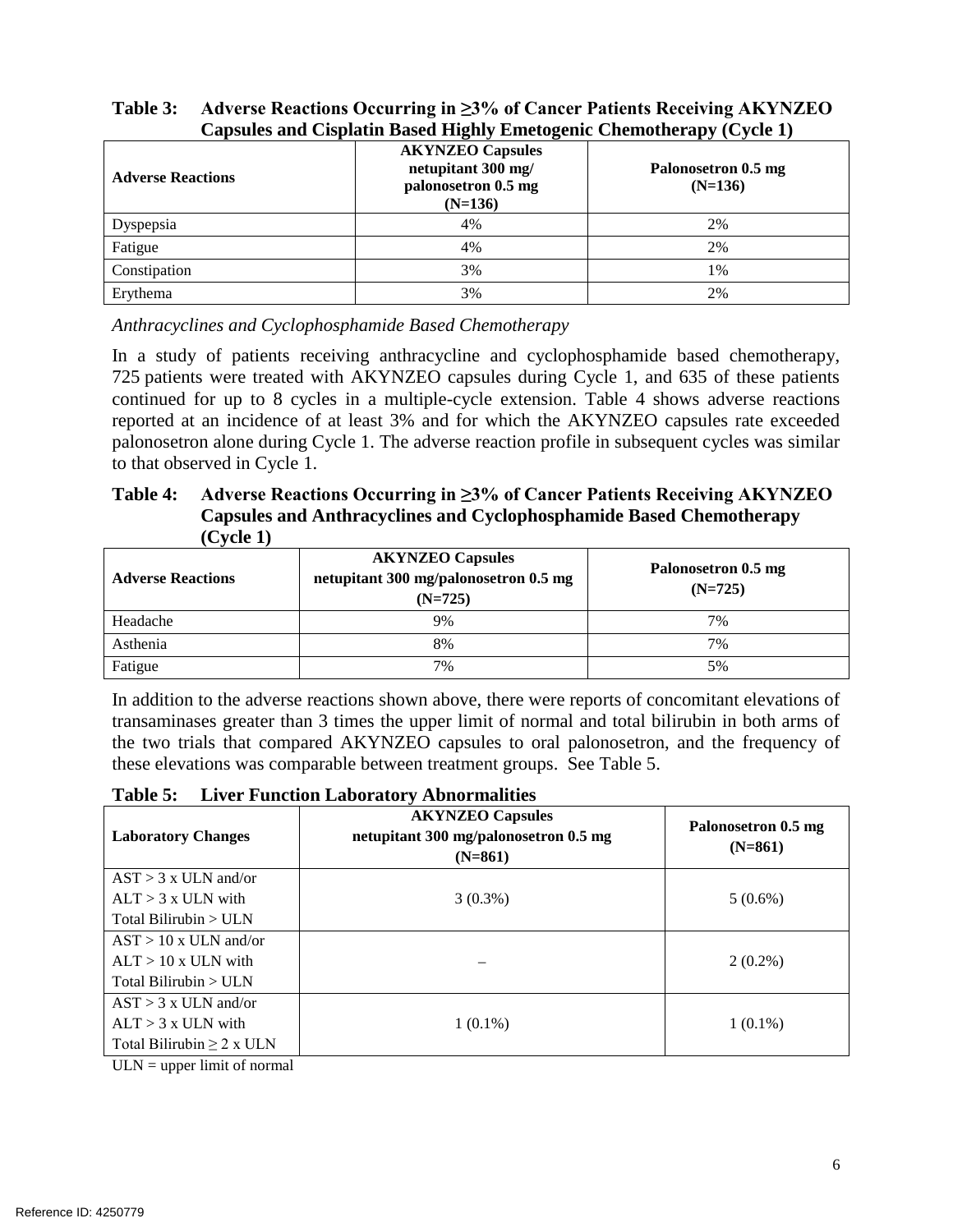In a multi-cycle safety study of 412 patients, the safety profile of  $AKYNZEO$  capsules ( $n = 308$ ) oxaliplatin, and doxorubicin regimens. There were no reports of concomitant elevations of transaminases greater than 3 times the upper limit of normal and total bilirubin in this study in was comparable to aprepitant and palonosetron  $(n = 104)$  in patients undergoing initial and repeat cycles (median 5 cycles, range of 1-14 cycles) of chemotherapy, including carboplatin, cisplatin, either arm.

 In a randomized, clinical non-inferiority study, that compared oral palonosetron 0.5 mg to intravenous palonosetron 0.25 mg in cancer patients scheduled to receive highly emetogenic cisplatin (greater than or equal to 70 mg/m<sup>2</sup>) based chemotherapy, there were two patients (0.5%; 2/369) in the intravenous palonosetron arm who had concomitant elevations of transaminases and total bilirubin. Neither experienced transaminase elevations greater than 10 times the upper limit of normal.

#### AKYNZEO for Injection

 The safety of AKYNZEO for injection was evaluated in 203 patients in an active-controlled multi-cycle (median 4 cycles, range of 1-4 cycles) safety clinical study in patients receiving HEC receiving AKYNZEO capsules (NCT02517021). The median age was 60 years, 46% were female, 99.5 % were White, 0.3% were Asian, and 0.3% were Hispanic. All patients received a dexamethasone was co-administered with AKYNZEO. The safety profile of AKYNZEO for regimens, not including anthracycline plus cyclophosphamide, (e.g., cisplatin, cyclophosphamide, carmustine, dacarbazine and mechloretamine) compared to 201 patients single dose of AKYNZEO for injection 30 minutes prior to the start of each chemotherapy cycle; injection was generally similar to that seen with AKYNZEO capsules.

# <span id="page-6-1"></span>**7 DRUG INTERACTIONS**

## <span id="page-6-0"></span>**7.1 Effects of AKYNZEO on Other Drugs**

#### Interaction with CYP3A4 Substrates

Netupitant is a moderate inhibitor of CYP3A4.

 AKYNZEO should be used with caution in patients receiving concomitant medications that are primarily metabolized through CYP3A4. A single oral dose of netupitant 300 mg significantly inhibits CYP3A4 for 6 days. Avoid concomitant use of drugs that are CYP3A4 substrates for one week, if feasible. If not avoidable, consider dose reduction of CYP3A4 substrates.

#### *Dexamethasone*

 A single oral dose of netupitant 300 mg or a single fosnetupitant infusion of 235 mg increased the systemic exposure of concomitant dexamethasone more than 2-fold on Days 2 and 4. Administer a reduced dose of dexamethasone with AKYNZEO *[see Dosage and Administration [\(2.](#page-1-2)1), Clinical Pharmacology [\(12.3\)](#page-14-0)]*.

#### *Midazolam*

 When administered with netupitant, the systemic exposure to midazolam was significantly increased. Consider the potential effects of increased plasma concentrations of midazolam or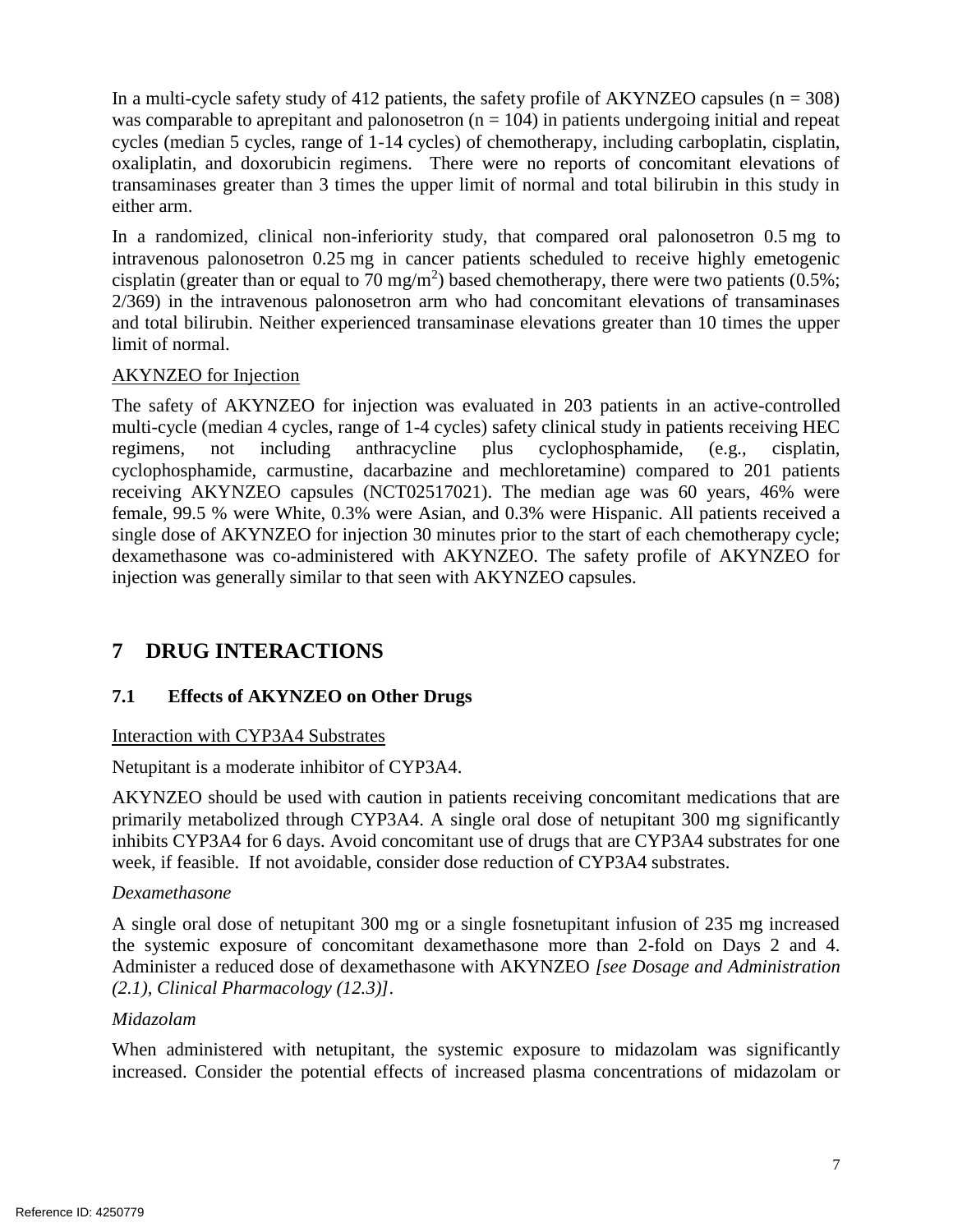other benzodiazepines metabolized via CYP3A4 (alprazolam, triazolam) when administering these drugs with AKYNZEO *[see Clinical Pharmacology [\(12.3\)](#page-14-0)]*.

## *Chemotherapeutic Agents*

 The systemic exposure of chemotherapy agents metabolized by CYP3A4 can increase when imatinib, vinorelbine, vinblastine, and vincristine *[see Clinical Pharmacology [\(12.3\)](#page-14-0)]*. Caution and monitoring for chemotherapeutic related adverse reactions are advised in patients receiving administered with AKYNZEO. Chemotherapy agents that are known to be metabolized by CYP3A4 include docetaxel, paclitaxel, etoposide, irinotecan, cyclophosphamide, ifosfamide, chemotherapy agents metabolized primarily by CYP3A4.

#### Oral Contraceptives

 There is no clinically significant effect of AKYNZEO on the efficacy of oral contraceptives containing levonorgestrel and ethinyl estradiol *[see Clinical Pharmacology [\(12.3\)](#page-14-0)]*.

#### Warfarin

 not substantially increase the systemic exposure to S-warfarin (CYP2C9 substrate), the active prothrombin time have not been studied. Monitor INR and adjust the dosage of warfarin, as Although it was predicted that co-administration of intravenous AKYNZEO with warfarin would enantiomer, the effects of AKYNZEO for injection and AKYNZEO capsules on INR and needed with concomitant use of AKYNZEO, to maintain the target INR range.

## <span id="page-7-1"></span>**7.2 Effects of Other Drugs on AKYNZEO**

Netupitant is mainly metabolized by CYP3A4.

Palonosetron is mainly metabolized by CYP2D6 and to a lesser extent by CYP3A4 and CYP1A2.

## CYP3A4 Inducers

 Avoid concomitant use of AKYNZEO in patients who are chronically using a strong CYP3A4 inducer such as rifampin. A strong CYP3A inducer can decrease the efficacy of AKYNZEO by substantially reducing plasma concentrations of the netupitant component *[see Clinical Pharmacology [\(12.3\)](#page-14-0)]*.

#### CYP3A4 Inhibitors

 Concomitant use of AKYNZEO with a strong CYP3A4 inhibitor (e.g., ketoconazole) can adjustment is necessary for single dose administration of AKYNZEO *[see Clinical*  increase the systemic exposure to the netupitant component of AKYNZEO. However, no dosage *Pharmacology [\(12.3\)](#page-14-0)]*.

## <span id="page-7-0"></span>**7.3 Serotonergic Drugs**

 Serotonin syndrome (including altered mental status, autonomic instability, and neuromuscular other serotonergic drugs, including selective serotonin reuptake inhibitors (SSRIs) and serotonin and noradrenaline reuptake inhibitors (SNRIs). If symptoms occur, discontinue AKYNZEO and symptoms) has been described following the concomitant use of  $5-HT_3$  receptor antagonists and initiate supportive treatment *[see Warnings and Precautions [\(5.2\)](#page-3-4)]*.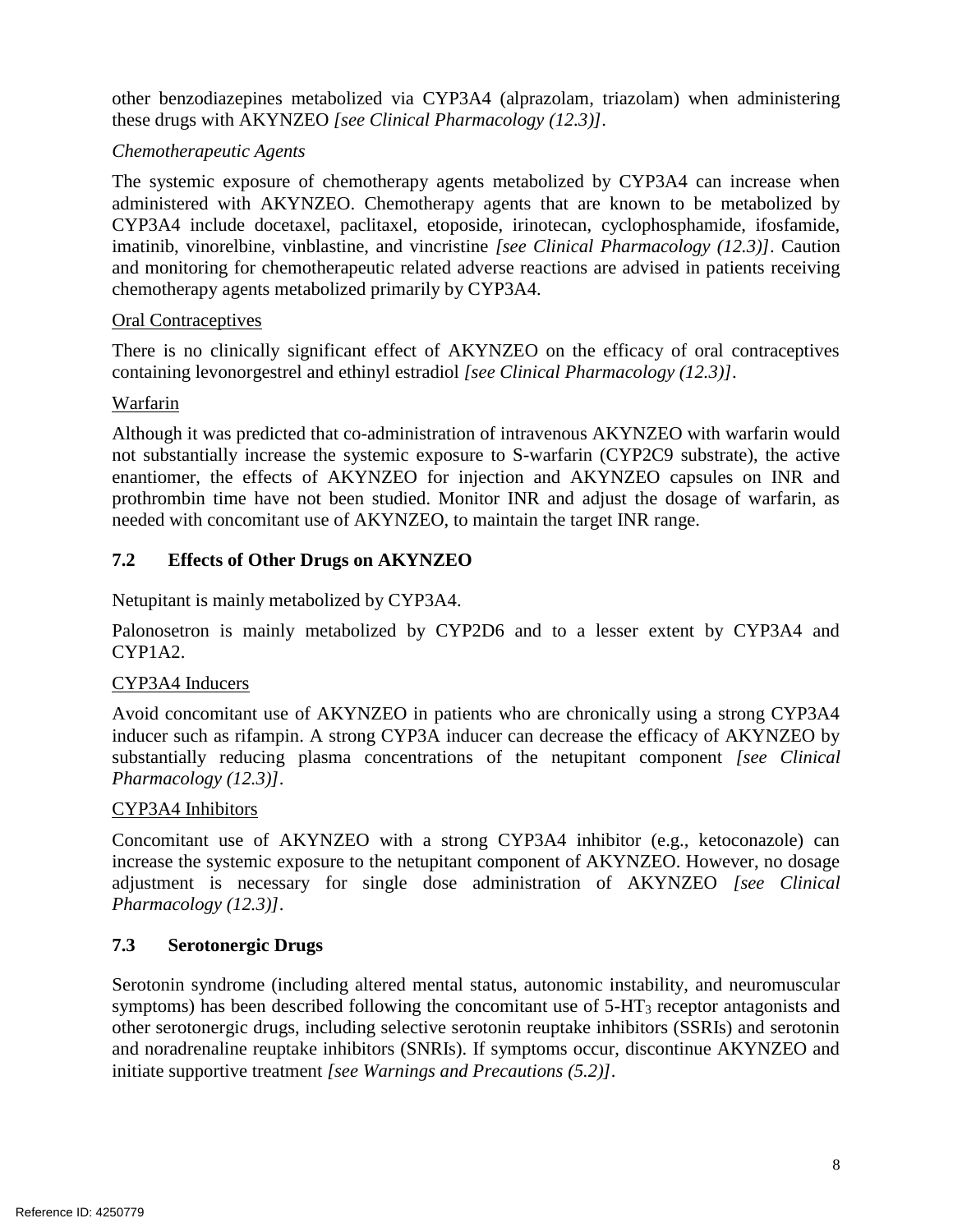# <span id="page-8-0"></span>**8 USE IN SPECIFIC POPULATIONS**

## <span id="page-8-1"></span>**8.1 Pregnancy**

#### Risk Summary

 netupitant, no effects on embryo-fetal development were observed following daily oral administration in pregnant rats during the period of organogenesis at doses up to 3.7 times the human AUC (area under the plasma concentration-time curve) at the recommended single dose to be given with each cycle of chemotherapy. However, a dose-dependent increase in adverse effects on embryo-fetal development was observed following daily oral administration of human AUC at the recommended single dose to be given with each cycle of chemotherapy. Daily oral administration of netupitant in rats up to 3.7 times the human AUC at the recommended dose during organogenesis through lactation produced no adverse effects in the Limited available data with AKYNZEO use in pregnant women are insufficient to inform a drugassociated risk of adverse developmental outcomes. In animal reproduction studies with netupitant in pregnant rabbits during the period of organogenesis with doses at least 0.2 times the offspring *(see Data).* 

 In animal reproduction studies with fosnetupitant, delayed ossification of pubis occurred after AUC for netupitant at the recommended single dose to be given with each cycle of chemotherapy. In pregnant rabbits, an increase in resorptions was observed with daily intravenous administration of fosnetupitant during the period of organogenesis at doses up to 9 times the human AUC for fosnetupitant and 0.4 times the human AUC for netupitant at the recommended single dose to be given with each cycle of chemotherapy. Daily intravenous administration of fosnetupitant (3 times the human AUC for netupitant at the recommended single dose to be given with each cycle of chemotherapy) in rats during organogenesis through intravenous administration in rats during the period of organogenesis at a dose 3 times the human lactation produced lower bodyweight in offspring at birth through maturation, and delayed physical development *(see Data).* 

In animal reproduction studies with palonosetron, no effects on embryo-fetal development were observed following oral administration during the period of organogenesis at doses up to 921 and 1841 times the recommended oral dose in rats and rabbits, respectively *(see Data)*.

Based on animal data from netupitant studies, advise pregnant women of the potential risk to a fetus.

 populations are unknown. All pregnancies have a background risk of birth defect, loss, or other adverse outcomes. In the U.S. general population, the estimated background risk of major birth The estimated background risk of major birth defects and miscarriage for the indicated defects and miscarriage in clinically recognized pregnancies is 2 to 4% and 15 to 20%, respectively.

Data

*Animal Data* 

#### *Netupitant*

 recommended single dose to be given with each cycle of chemotherapy) during the period of Daily oral administration of up to 30 mg/kg netupitant in rats (3.7 times the human AUC at the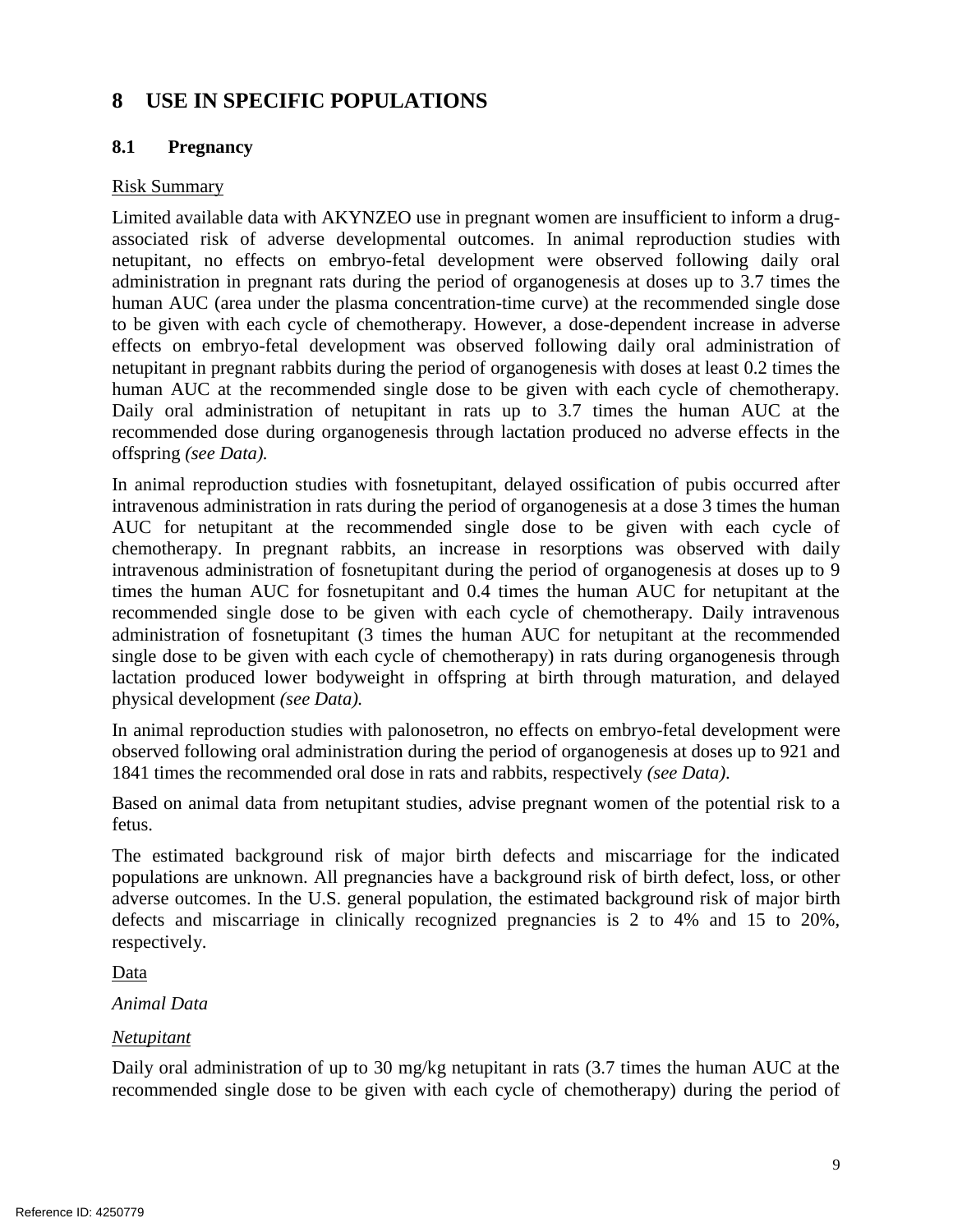organogenesis produced no effects on embryo-fetal development. However, an increased incidence of external and skeletal abnormalities in rabbit fetuses was observed following daily oral administration of netupitant in rabbits at 10 mg/kg/day and higher (0.2 times the human AUC at the recommended single dose to be given with each cycle of chemotherapy) during the toxicity in rabbits (i.e., loss of bodyweight during the treatment period) was also observed at 30 mg/kg/day. Daily oral administration of up to 30 mg/kg netupitant (3.7 times the human AUC at period of organogenesis. These abnormalities included positional abnormalities in the limbs and paws, and fused sternebrae. Reduction in fetal rabbit weight occurred at 30 mg/kg/day. Maternal the recommended dose) in rats during organogenesis through lactation produced no adverse effects in the offspring.

#### *Fosnetupitant*

 for netupitant at the recommended single dose to be given with each cycle of chemotherapy) embryo-fetal development were observed with daily administration of up to 13 mg/kg fosnetupitant in rats (2 times the human AUC for netupitant at the recommended single dose to be given with each cycle of chemotherapy). Due to the limited systemic exposure to fosnetupitant exposure in rats and humans. An increase in resorptions was observed with daily intravenous administration of fosnetupitant at 6 mg/kg/day and higher in rabbits (9 times the human AUC for fosnetupitant and 0.4 times the human AUC for netupitant at the recommended single dose to be given with each cycle of chemotherapy) during the period of organogenesis. No effects were observed in rabbits at 3 mg/kg/day (5.4 times the human AUC for fosnetupitant and 0.4 times the human AUC for netupitant at the recommended single dose to be given with each cycle of chemotherapy). Daily intravenous administration of 39 mg/kg fosnetupitant in rats (3 times the AUC for netupitant at the recommended single dose to be given with each cycle of chemotherapy) during organogenesis through lactation produced lower bodyweight in offspring at birth through maturation, and delayed physical development (pinna detachment, eye opening, and preputial separation). These effects were associated with maternal toxicity (reduced weight gain and food consumption). No effects occurred in offspring or dams at 13 mg/kg/day (2 times the human AUC for netupitant at the recommended single dose to be given with each cycle of Daily intravenous administration of 39 mg/kg/day fosnetupitant in rats (3 times the human AUC during the period of organogenesis produced delayed ossification of pubis. No effects on fosnetupitant in pregnant rats, it is not possible to provide an AUC-based comparison of chemotherapy).

#### *Palonosetron*

 dose based on body surface area) or pregnant rabbits given oral doses up to 60 mg/kg/day (1841 times the recommended oral dose based on body surface area) during the period of In animal reproduction studies with palonosetron, no effects on embryo-fetal development were observed in pregnant rats given oral doses up to 60 mg/kg/day (921 times the recommended oral organogenesis.

#### <span id="page-9-0"></span>**8.2 Lactation**

#### Risk Summary

 There are no data on the presence of netupitant (or fosnetupitant) or palonosetron in human milk, the effects on the breastfed infant, or the effects on milk production. The developmental and health benefits of breastfeeding should be considered along with the mother's clinical need for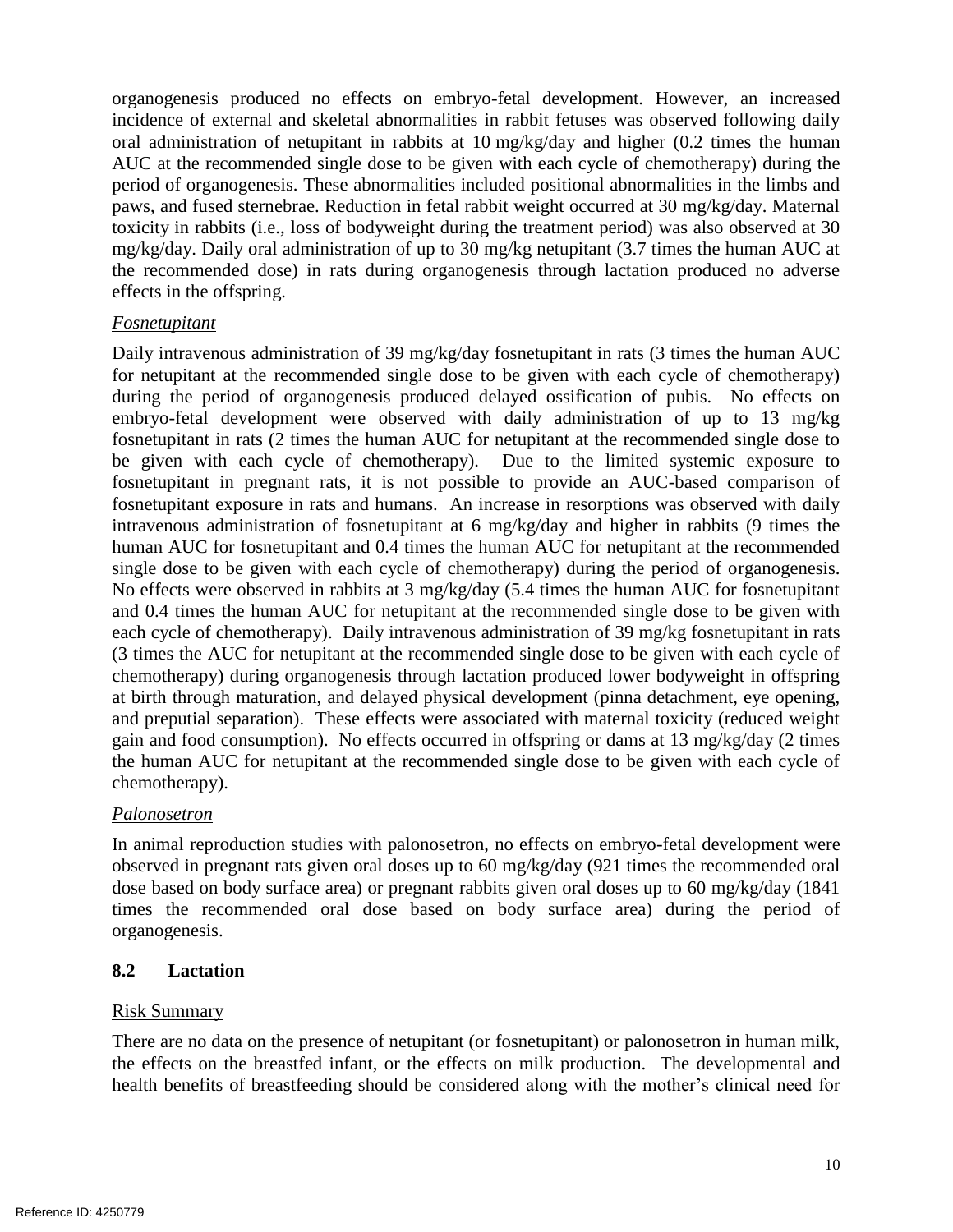AKYNZEO and any potential adverse effect on the breastfed child from AKYNZEO or from the underlying maternal condition.

# <span id="page-10-2"></span>**8.4 Pediatric Use**

 The safety and effectiveness of AKYNZEO in patients below the age of 18 years have not been established.

# <span id="page-10-3"></span>**8.5 Geriatric Use**

 Of the 1169 adult cancer patients treated with AKYNZEO capsules in clinical studies, 18% were aged 65 and over, while 2% were aged 75 years and over. The nature and frequency of adverse on efficacy were performed in the two trials that compared AKYNZEO to palonosetron *[see*  patients less than age 65 years, 115 were treated with AKYNZEO and 116 were treated with palonosetron alone. Among the patients 65 years or older, 20 were treated with AKYNZEO and 20 were treated with palonosetron alone. The difference in Complete Response (CR) rates acute and delayed phases. In Study 2 in patients treated with anthracyclines plus cyclophosphamide chemotherapy, among the patients less than age 65 years, 608 were treated with AKYNZEO and 602 were treated with palonosetron alone. Among the patients 65 years or difference in CR rates between AKYNZEO and palonosetron alone (4% in <65 years and 2% in  $\geq$ 65 years) was similar between the two age groups in the acute phase. In the delayed phase, the difference in CR rates between AKYNZEO and palonosetron alone (9% in <65 years and 1% in the delayed phase of Study 2 may be explained, in part, by higher CR in the delayed phase associated with palonosetron alone in the older age group (81%) relative to the younger patients reactions were similar in elderly and younger patients. Exploratory analyses of the impact of age *Clinical Studies [\(14\)](#page-24-0)].* In Study 1 in patients treated with cisplatin chemotherapy, among the between AKYNZEO and palonosetron alone was similar between the two age groups in both the older, 116 were treated with AKYNZEO and 123 were treated with palonosetron alone. The  $\geq$  65 years) was numerically higher in patients <65 years. This difference between age groups in treated with palonosetron alone (67%).

 Of the 239 adult cancer patients treated with AKYNZEO for injection in clinical studies, 36% were aged 65 and over, while 4% were aged 75 years and over. The nature and frequency of adverse reactions were similar in elderly and younger patients.

 In general, use caution when dosing elderly patients as they have a greater frequency of decreased hepatic, renal or cardiac function and concomitant disease or other drug therapy.

# <span id="page-10-0"></span>**8.6 Hepatic Impairment**

 No dosage adjustment for AKYNZEO is necessary for patients with mild to moderate hepatic impairment (Child-Pugh score 5 to 8). Limited data are available with AKYNZEO in patients with severe hepatic impairment (Child-Pugh score greater than 9). Avoid use of AKYNZEO in patients with severe hepatic impairment *[see Overdosage [\(10\)](#page-11-0), Clinical Pharmacology [\(12.3\)](#page-14-0)]*.

# <span id="page-10-1"></span>**8.7 Renal Impairment**

 netupitant have not been studied in patients with severe renal impairment. Severe renal No dosage adjustment for AKYNZEO is necessary in patients with mild to moderate renal impairment (creatinine clearance of 30 to 60 mL/min). The pharmacokinetics and safety of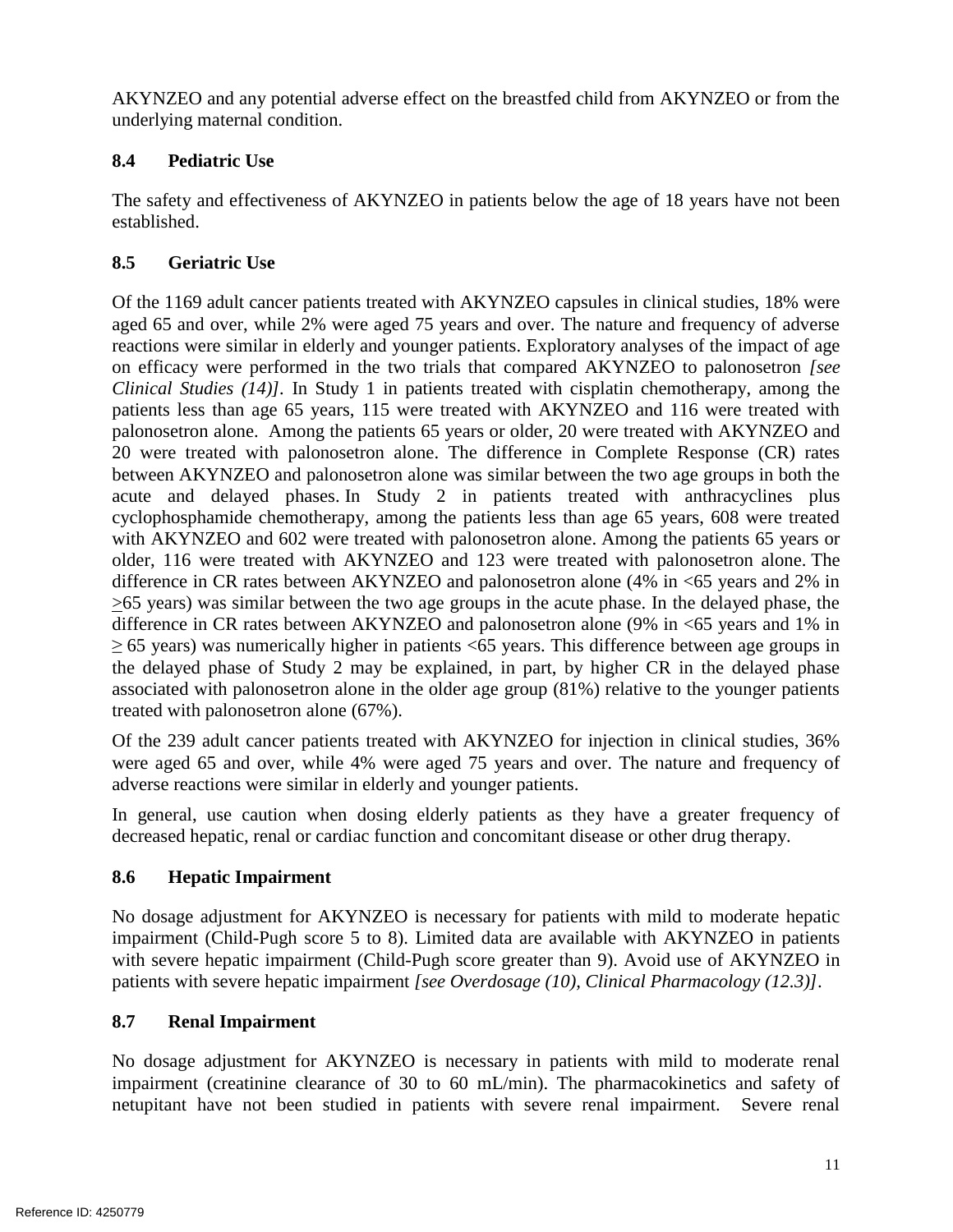impairment (creatinine clearance < 30 mL/min) did not substantially affect pharmacokinetics of palonosetron. The pharmacokinetics for netupitant and palonosetron were not studied in patients with end-stage renal disease requiring hemodialysis. Avoid use of AKYNZEO in patients with severe renal impairment or end-stage renal disease *[see Clinical Pharmacology [\(12.3\)](#page-14-0)]*.

# <span id="page-11-0"></span>**10 OVERDOSAGE**

 In the event of overdose, AKYNZEO should be discontinued and general supportive treatment and monitoring should be provided. Because of the antiemetic activity of AKYNZEO, drug- induced emesis may not be effective. Dialysis studies have not been performed; due to the large volume of distribution, dialysis is unlikely to be an effective treatment for AKYNZEO overdose.

 A total of 33 adult cancer patients were administered oral palonosetron at a dose of 90 mcg/kg (approximately 12 times the recommended dose in AKYNZEO capsules), as part of a dose dose of 600 mg (2 times the recommended dose in AKYNZEO capsules) of oral netupitant was administered to 49 healthy subjects and a similar incidence of adverse reactions was observed ranging study and had a similar incidence of adverse reactions compared to lower doses. A single when compared to lower doses of netupitant in cancer patients and healthy subjects.

# <span id="page-11-1"></span>**11 DESCRIPTION**

 AKYNZEO (300 mg netupitant/0.5 mg palonosetron) capsules are an oral combination product of netupitant, a substance P/neurokinin 1 (NK-1) receptor antagonist, and palonosetron hydrochloride, a serotonin-3 (5-HT3) receptor antagonist. Both netupitant and palonosetron hydrochloride are anti-nausea and anti-emetic agents.

 methylphenyl)-6-(4-methylpiperazin-1-yl)pyridin-3-yl] propanamide. The empirical formula is  $C_{30}H_{32}F_6N_4O$ , with a molecular weight of 578.61. Netupitant exists as a single isomer and has Netupitant is chemically described: 2-[3,5-bis(trifluoromethyl)phenyl]-N, 2 dimethyl-N-[4-(2 the following structural formula:



 $C_{19}H_{24}N_2O.HCl$ , with a molecular weight of 332.87. Palonosetron hydrochloride exists as a Palonosetron hydrochloride is chemically described: (3aS)-2-[(S)-1-Azabicyclo [2.2.2]oct-3-yl]-2,3,3a,4,5,6-hexahydro-1-oxo-1H-benz[de]isoquinoline hydrochloride. The empirical formula is single isomer and has the following structural formula: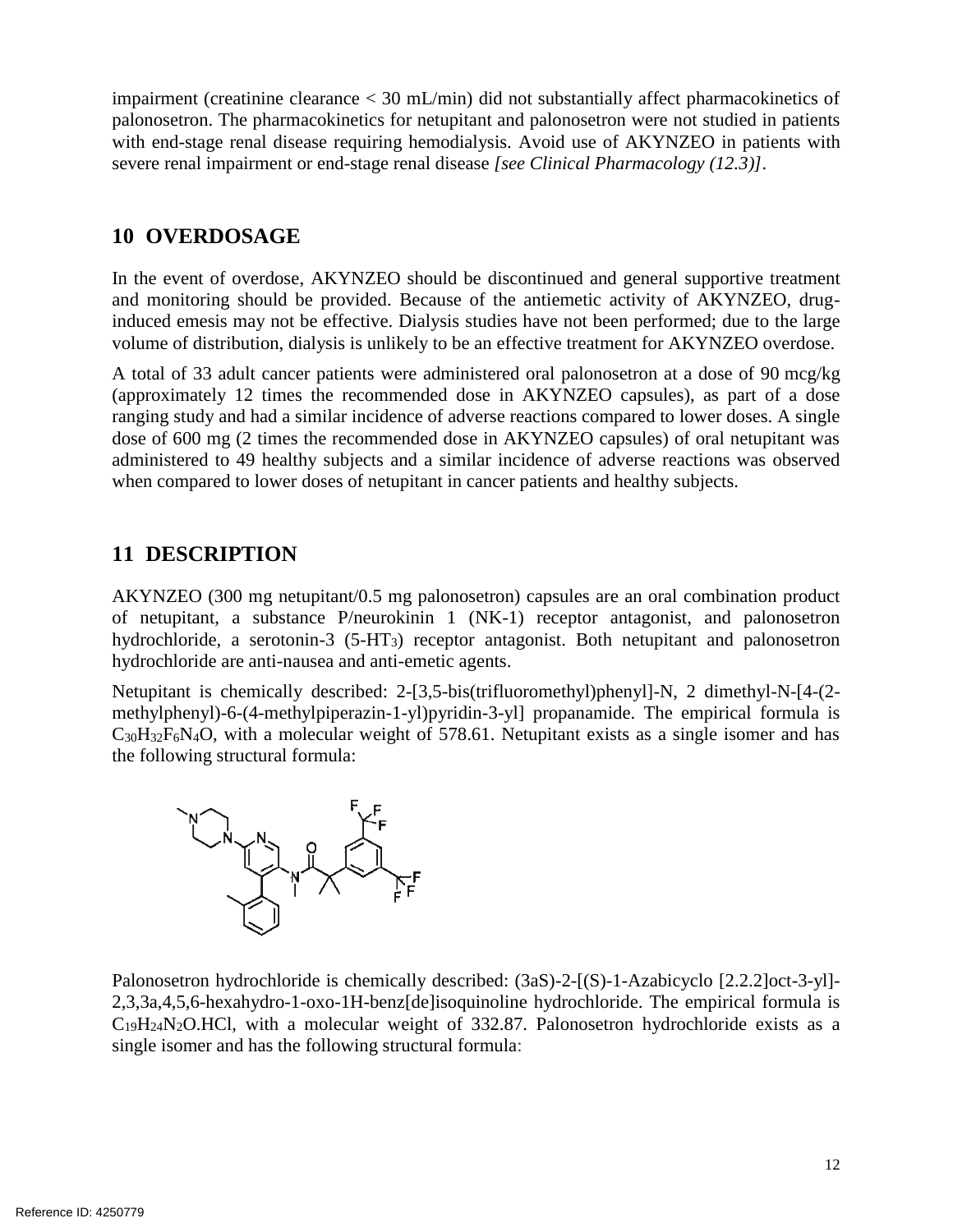

Netupitant is white to off-white crystalline powder. It is freely soluble in toluene and acetone, soluble in isopropanol and ethanol, and very slightly soluble in water.

 Palonosetron hydrochloride is a white to off-white crystalline powder. It is freely soluble in water, soluble in propylene glycol, and slightly soluble in ethanol and 2-propanol.

 three tablets each containing 100 mg netupitant and one gelatin capsule containing 0.5 mg palonosetron (equivalent to 0.56 mg palonosetron hydrochloride). The inactive ingredients are butylated hydroxyanisole (BHA), croscarmellose sodium, gelatin, glycerin, magnesium stearate, microcrystalline cellulose, mono- and di-glycerides of capryl/capric acid, polyglyceryl dioleate, sucrose fatty acid esters, titanium dioxide and yellow iron oxide. It may contain traces of Each AKYNZEO capsule is composed of one white-caramel hard gelatin capsule which contains povidone K-30, purified water, red iron oxide, silicon dioxide, sodium stearyl fumarate, sorbitol, medium-chain triglycerides, lecithin, and denatured ethanol.

 AKYNZEO (235 mg fosnetupitant/0.25 mg palonosetron) for injection is a combination product of fosnetupitant, a prodrug of netupitant, which is a substance P/neurokinin 1 (NK-1) receptor antagonist, and palonosetron hydrochloride, a serotonin-3 (5-HT3) receptor antagonist.

 Fosnetupitant chloride hydrochloride is chemically described as 2-(3,5-bis- 4-o-tolyl-pyridin-3-yl]-isobutyramide chloride hydrochloride. The empirical formula is  $C_{31}H_{36}F_6N_4O_5P$ •Cl•HCl, with a molecular weight of 761.53. Fosnetupitant chloride trifluoromethylphenyl)-N-methyl-N-[6-(4-methyl-4-O-methylene-phosphatepiperazinium-1-yl) hydrochloride exists as a single isomer and has the following structural formula:



 Fosnetupitant chloride hydrochloride is white to off-white to yellowish solid or powder. Its solubility is pH dependent: at acidic pH (pH 2), its solubility is 1.4 mg/mL; at basic pH (pH 10), its solubility is 11.5 mg/mL.

Palonosetron hydrochloride is described above in this section.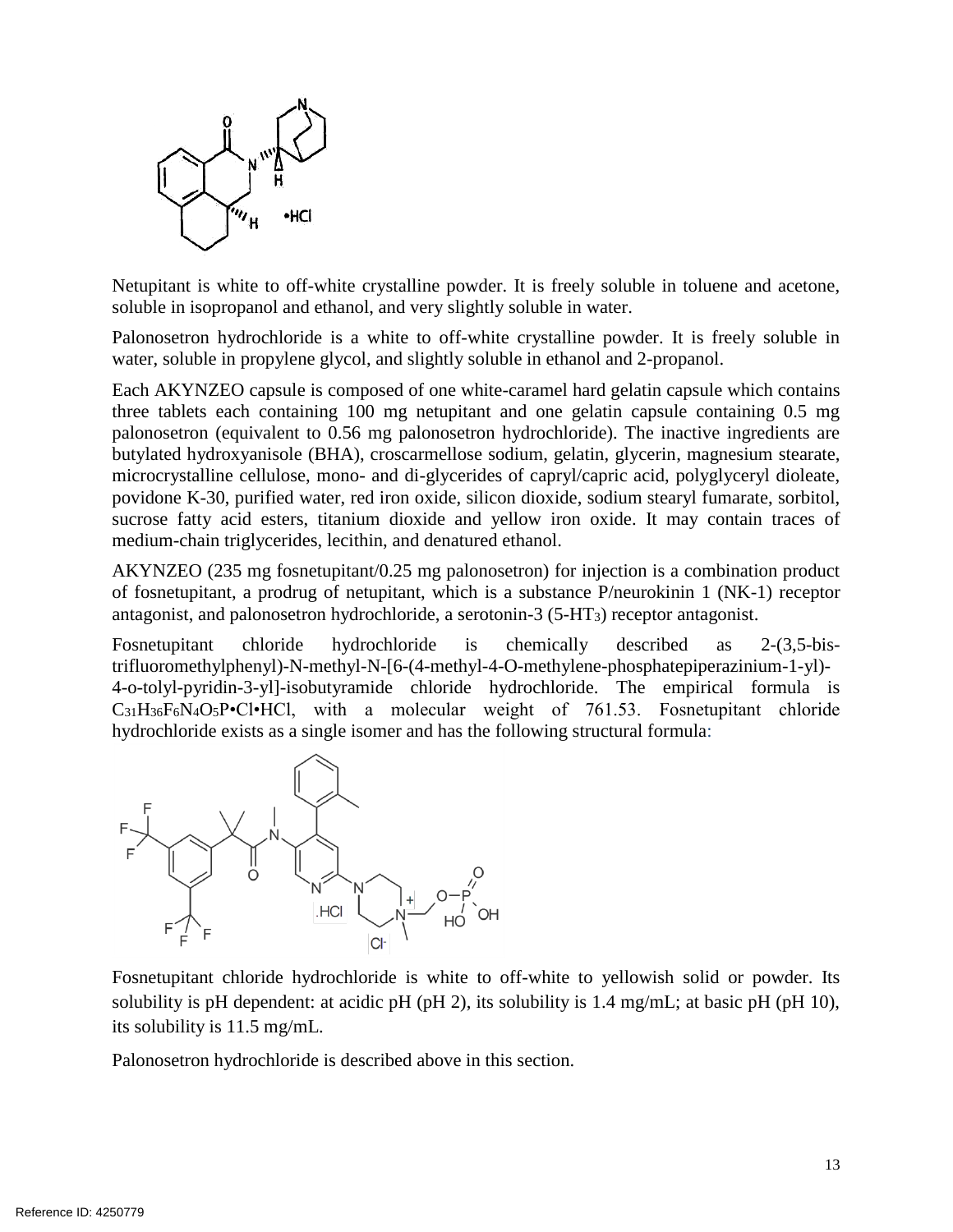AKYNZEO for injection is available for intravenous infusion, and is supplied as a sterile lyophilized powder in a single-dose vial. Each vial contains 235 mg of fosnetupitant (equivalent mg of palonosetron hydrochloride). The inactive ingredients are edetate disodium (6.4 mg), to 260 mg fosnetupitant chloride hydrochloride) and 0.25 mg of palonosetron (equivalent to 0.28 mannitol (760 mg), sodium hydroxide and/or hydrochloric acid (for pH adjustment).

# <span id="page-13-0"></span>**12 CLINICAL PHARMACOLOGY**

#### <span id="page-13-1"></span>**12.1 Mechanism of Action**

Netupitant is a selective antagonist of human substance P/neurokinin 1 (NK-1) receptors.

Palonosetron is a 5-HT<sub>3</sub> receptor antagonist with a strong binding affinity for this receptor and little or no affinity for other receptors. Cancer chemotherapy may be associated with a high HT<sub>3</sub> receptors are located on the nerve terminals of the vagus in the periphery and centrally in the chemoreceptor trigger zone of the area postrema. Chemotherapeutic agents produce nausea and vomiting by stimulating the release of serotonin from the enterochromaffin cells of the small incidence of nausea and vomiting, particularly when certain agents, such as cisplatin, are used. 5 intestine. Serotonin then activates 5-HT3 receptors located on vagal afferents to initiate the vomiting reflex. The development of acute emesis is known to depend on serotonin and its 5-HT3 receptors have been demonstrated to selectively stimulate the emetic response.

 Delayed emesis has been largely associated with the activation of tachykinin family neurokinin 1 substance P. As shown in *in vitro* and *in vivo* studies, netupitant inhibits substance P mediated (NK-1) receptors (broadly distributed in the central and peripheral nervous systems) by responses.

#### <span id="page-13-2"></span>**12.2 Pharmacodynamics**

#### NK-1 Receptor Occupancy

 The receptor occupancy of netupitant was measured in a human Positron Emission Tomography occupancy of 92.5%, 86.5%, 85.0%, 78.0%, and 76.0% in striatum at 6, 24, 48, 72, and 96 hours, (PET) study. Netupitant was shown to cross the blood brain barrier with a NK-1 receptor respectively, after oral administration of 300 mg netupitant.

#### Cardiac Electrophysiology

 An AKYNZEO oral dose of 600 mg netupitant (2 times the recommended dose) and 1.5 mg palonosetron (3 times the recommended dose) did not prolong the QT interval to any clinically relevant extent.

The recommended dose of AKYNZEO for injection (235 mg fosnetupitant and 0.25 mg palonosetron) did not prolong the QT interval to any clinically relevant extent.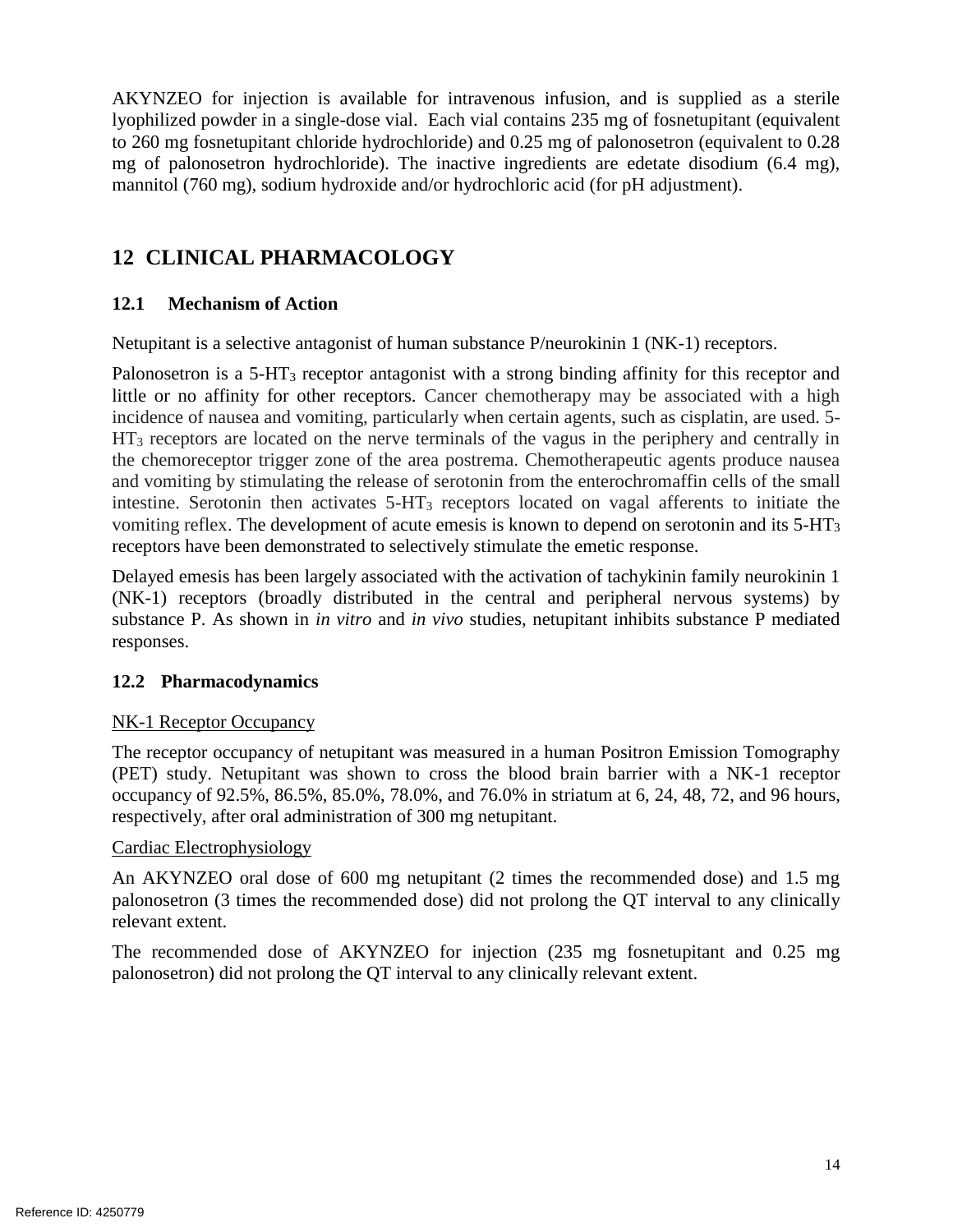#### <span id="page-14-0"></span>**12.3 Pharmacokinetics**

#### Netupitant and Palonosetron

#### *Absorption*

Upon single oral administration of AKYNZEO capsules to healthy subjects and patients, netupitant and palonosetron were measurable within 1 hour after administration and reached the maximum concentration  $(C_{\text{max}})$  in approximately 4 to 5 hours [\(Table 6\)](#page-14-1).

<span id="page-14-1"></span>

| Table 6: Systemic Exposure (AUCinf and Cmax) of Netupitant and Palonosetron After a |
|-------------------------------------------------------------------------------------|
| Single Oral Dose of AKYNZEO in Healthy Subjects and Cancer Patients                 |

| <b>Parameter</b>                     |                         | Mean ( $CV\%^2$ )    |                     |  |  |
|--------------------------------------|-------------------------|----------------------|---------------------|--|--|
|                                      | <b>Population</b>       | <b>Netupitant</b>    | <b>Palonosetron</b> |  |  |
|                                      | <b>Healthy Subjects</b> | 14,402(51)           | 56.7 (33)           |  |  |
| $AUC_{\text{inf}}$ (ng $\cdot$ h/mL) | Patients                | 17,365 (39)          | 58.3 (50)           |  |  |
| $C_{\text{max}}$ (ng/mL)             | <b>Healthy Subjects</b> | 434 (56)             | 1.53(25)            |  |  |
|                                      | <b>Patients</b>         | 496 (49)             | 0.95(35)            |  |  |
|                                      | <b>Healthy Subjects</b> | 5 (2 to 12)          | 5 (1 to 12)         |  |  |
| $t_{\text{max}}$ (h) <sup>1</sup>    | Patients                | $4(2 \text{ to } 8)$ | 5 (1 to 12)         |  |  |

<sup>1</sup> median (min-max); <sup>2</sup>CV: coefficient of variation;  $AUC_{inf}$ : area under the plasma concentration-time curve from time  $0$  to infinity;  $t_{\text{max}}$ : time to maximum concentration.

Following oral administration, the absolute bioavailability of palonosetron was approximately 97%.

 When AKYNZEO capsules were administered under fed conditions, the systemic exposure to netupitant and palonosetron was similar to the exposure under fasting conditions.

 In cancer patients who received a single dose of AKYNZEO capsules 1 hour prior to chemotherapy (docetaxel, etoposide, or cyclophosphamide), the  $C_{\text{max}}$  and the area under the concentration-time curve from time zero to infinity (AUCinf ) of netupitant and its metabolites were similar to those in healthy subjects. The mean  $C_{\text{max}}$  and  $AUC_{\text{inf}}$  of palonosetron in cancer patients were similar to those in healthy subjects.

 oral netupitant and 0.75 mg oral palonosetron were given alone or co-administered (1.5 times the No changes in pharmacokinetics of netupitant and palonosetron were observed when 450 mg recommended dose of AKYNZEO capsules).

#### *Dose Proportionality*

#### *Netupitant:*

 There was a greater than dose-proportional increase in the systemic exposure (108-fold AUCinf increase for a 30-fold dose increase) when the oral netupitant dose was increased from 10 mg (approximately 3% the recommended dose in AKYNZEO capsules) to 300 mg dose was increased from 300 mg to 450 mg of netupitant (1.5 times the recommended dose of netupitant and a dose-proportional increase in the systemic exposure when the netupitant in AKYNZEO capsules).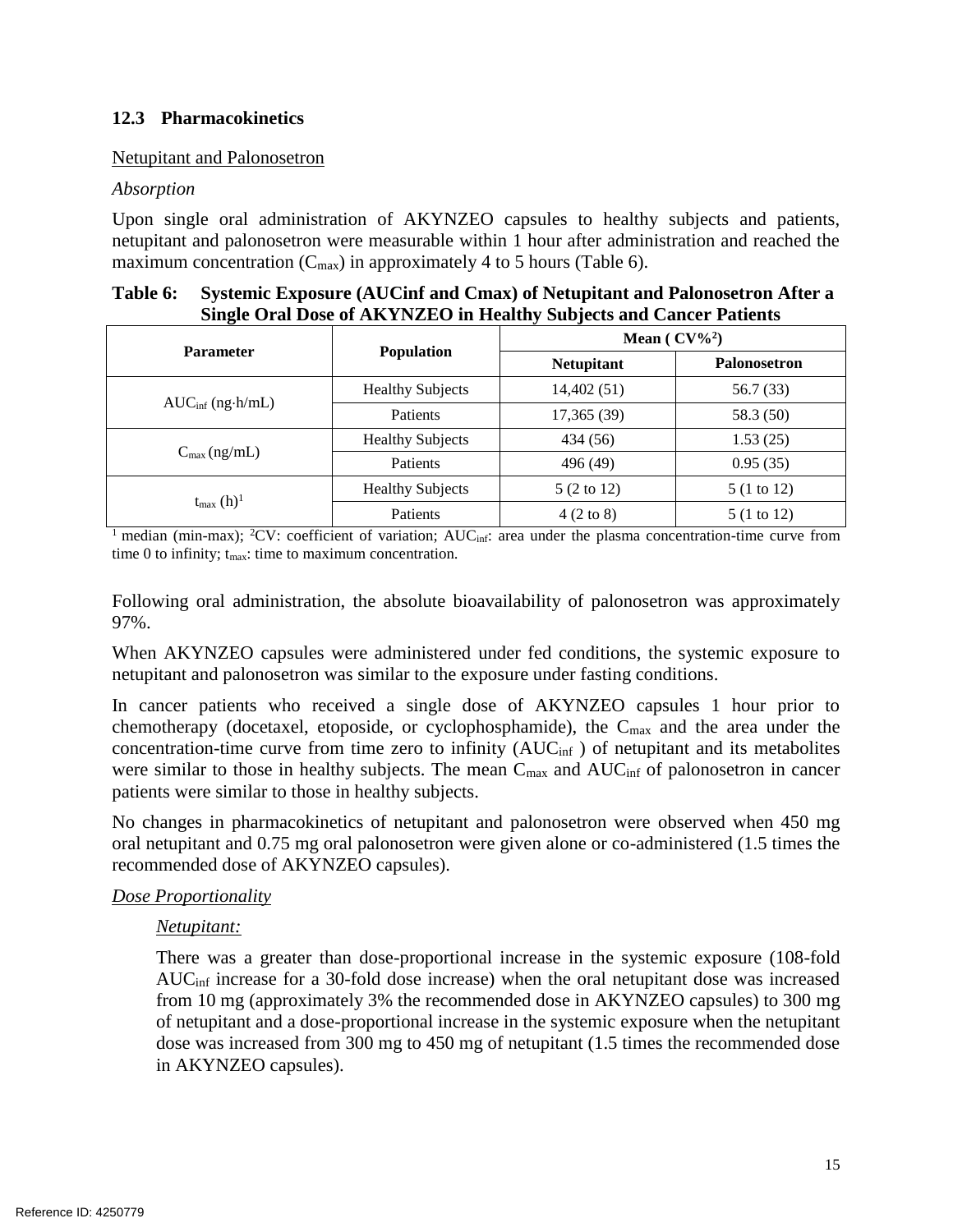#### *Palonosetron:*

recommended dose in AKYNZEO capsules) using a buffered solution, the mean  $C_{\text{max}}$  and After single oral doses of palonosetron ranging from 0.25 to 6.8 mg (0.5 to 13.6 times the AUCinf were dose proportional in healthy subjects.

Following single intravenous doses of AKYNZEO for injection in patients or fosnetupitant in healthy subjects, C<sub>max</sub> of netupitant and palonosetron were achieved at the end of the 30-minute infusion (**[Table 7](#page-15-0)**).

#### <span id="page-15-0"></span>**Table 7: Systemic Exposure (AUC0-120 and Cmax) of Netupitant and Palonosetron After a Single Intravenous Dose of AKYNZEO for Injection in Cancer Patients or a Single Intravenous Dose of Fosnetupitant in Healthy Subjects**

| <b>Parameter</b>                  |                         | Mean $(CV\%^2)$            |                          |  |
|-----------------------------------|-------------------------|----------------------------|--------------------------|--|
|                                   | <b>Population</b>       | <b>Netupitant</b>          | Palonosetron             |  |
|                                   | <b>Healthy Subjects</b> | 12,012 (19)                | $- -$                    |  |
| $AUC_{0-120}$ (ng $\cdot$ h/mL)   | Patients                | 8,922 (22)                 | 28 (28)                  |  |
| $C_{\text{max}}$ (ng/mL)          | <b>Healthy Subjects</b> | 841 (21)                   | $- -$                    |  |
|                                   | Patients                | 590 (28)                   | 0.8(35)                  |  |
| $t_{\text{max}}$ (h) <sup>1</sup> | <b>Healthy Subjects</b> | $0.5(0.5 \text{ to } 0.4)$ | --                       |  |
|                                   | Patients                | $0.6(0.5 \text{ to } 4)$   | $0.6(0.5 \text{ to } 6)$ |  |

 $\frac{1}{1}$  median (min-max); <sup>2</sup>CV: coefficient of variation; AUC<sub>0-120</sub>: AUC from time 0 to 120 hours from start of infusion

#### *Distribution*

After single oral administration of AKYNZEO capsules, netupitant and palonosetron were widely distributed throughout the body [\(Table 8\)](#page-15-1).

#### <span id="page-15-1"></span>**Table 8: Volume of Distribution (Vz/F) in Healthy Subjects and Cancer Patients After a Single Oral Dose of AKYNZEO and In Vitro Protein Binding**

|                                                   |                         | Mean $(CV\%^c)$                                                                 |                     |  |
|---------------------------------------------------|-------------------------|---------------------------------------------------------------------------------|---------------------|--|
| <b>Parameter</b>                                  | <b>Population</b>       | <b>Netupitant</b>                                                               | <b>Palonosetron</b> |  |
|                                                   | <b>Healthy Subjects</b> | 3314 (53)                                                                       | 586 (33)            |  |
| VZ/F(L)                                           | Patients                | 1982 (46)                                                                       | 663 (24)            |  |
| Plasma Protein Binding<br><i>In vitro</i> studies |                         | Netupitant: $> 99.5\%$ <sup>a</sup><br>Major Metabolites: $> 97\%$ <sup>b</sup> | 62%                 |  |

<sup>a</sup> Concentration range: 10 to 1300 ng/mL; <sup>b</sup> Concentration range: 100 to 200 ng/mL; °CV: coefficient of variation

volume of distribution (Vz) of netupitant and palonosetron were  $2627 \pm 990$  L and  $594 \pm 239$  L, After administration of single dose of AKYNZEO for injection in patients, the mean  $\pm$  SD of respectively, consistent with previous estimates after single oral administration of AKYNZEO capsules in healthy subjects and cancer patients [\(Table 8\)](#page-15-1).

#### *Elimination – Netupitant*

 After a single dose of AKYNZEO capsules, netupitant is eliminated from the body in a multiexponential fashion and the mean  $\pm$  SD of apparent elimination half-life was of 96  $\pm$  59 hours in healthy subjects and  $80 \pm 29$  hours in cancer patients. The mean  $\pm$  SD of estimated systemic clearance (CL/F) was  $26.3 \pm 12.5$  L/h in healthy subjects and  $20.3 \pm 9.2$  L/h in patients.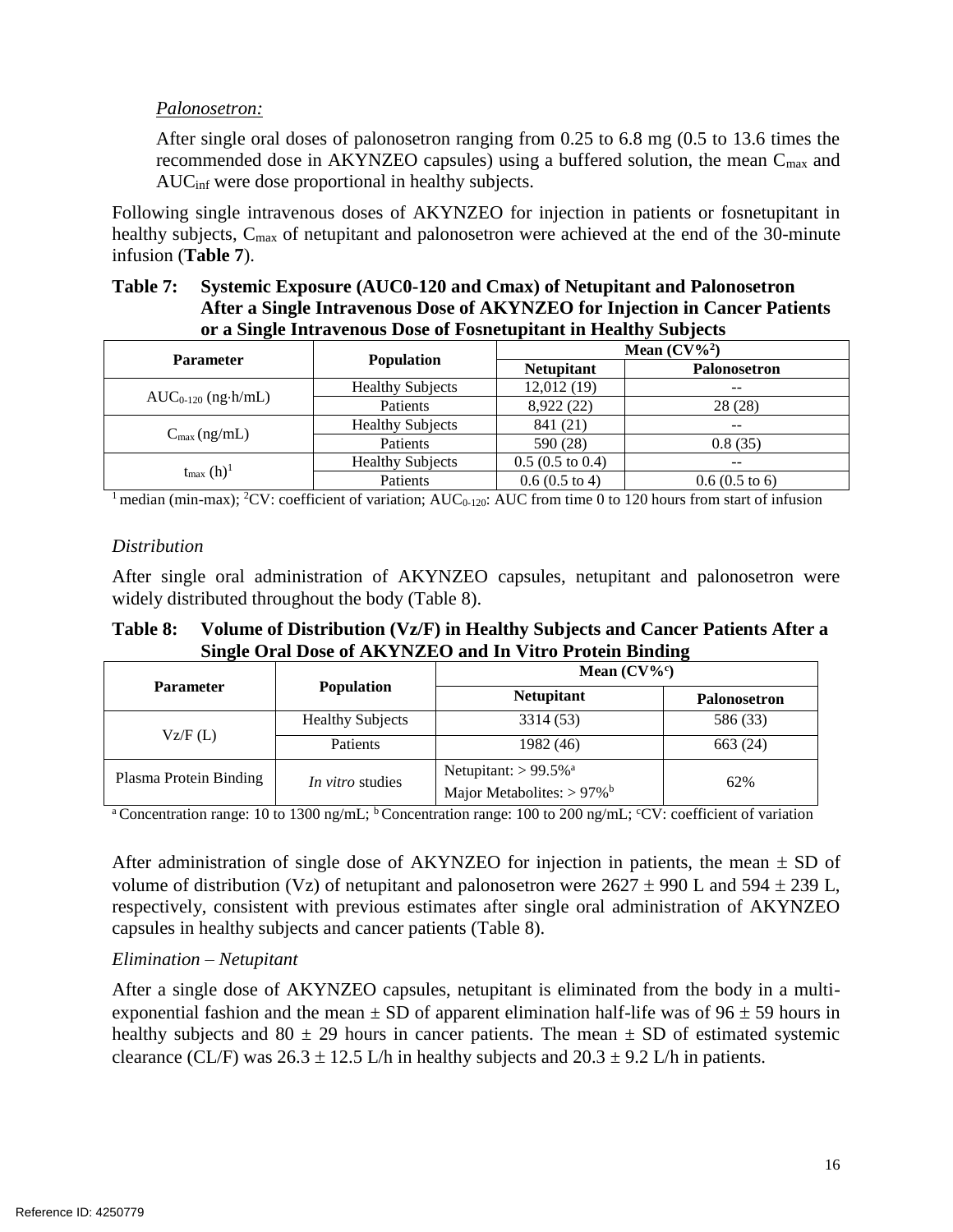In patients, following intravenous infusion of AKYNZEO for injection, the mean  $\pm$  SD total body clearance (CL) and terminal half-life (t<sub>1/2</sub>) of netupitant were 14.1  $\pm$  5.3 L/h and 144  $\pm$  73 hours, respectively.

#### *Metabolism*

 desmethyl derivative, M1; N-oxide derivative, M2; and OH-methyl derivative, M3. Metabolism is mediated primarily by CYP3A4 and to a lesser extent by CYP2C9 and Once absorbed, netupitant is extensively metabolized to form three major metabolites: CYP2D6. Metabolites M1, M2 and M3 were shown to bind to the substance P/neurokinin 1 (NK-1) receptor.

The mean AUC<sub>inf</sub> for metabolites M1, M2 and M3 was 29%, 14% and 33% of netupitant, respectively. The median  $t_{\text{max}}$  for metabolite M2 was 5 hours and was about 17 to 32 hours for metabolites M1 and M3, respectively.

#### *Excretion*

After a single oral administration of  $[^{14}C]$ -netupitant, approximately half the administered radioactivity was recovered from urine and feces within 120 hours of dosing. The total of 3.95% and 70.7% of the radioactive dose was recovered in the urine and feces collected unchanged in urine is less than 1% suggesting renal clearance is not a significant elimination route for the netupitant-related entities. About 86.5% and 4.7% of administered over 336 hours, respectively, and the mean fraction of an oral dose of netupitant excreted radioactivity was estimated to be excreted via the feces and urine within 30 days post-dose.

#### *Elimination - Palonosetron*

whereas the mean  $\pm$  SD of total body clearance (CL/F) was 9.6  $\pm$  2.7 L/h and 10.0  $\pm$  3.4 L/h, Following oral administration of AKYNZEO capsules in healthy subjects and cancer patients, the mean ( $\pm$  SD) of half-life of palonosetron was 44  $\pm$  15 hours and 50  $\pm$  16 hours, respectively, respectively.

 After a single intravenous palonosetron dose of 10 mcg/kg (approximately 3 times the recommended dose in AKYNZEO for injection), the mean  $\pm$  SD of total body clearance (CL) of palonosetron in healthy subjects was  $12.1 \pm 3.7$  L/h, and renal clearance (CL<sub>R</sub>) was  $5.1 \pm 2.1$  L/h.

In patients, following intravenous infusion of AKYNZEO for injection, the mean  $\pm$  SD total body clearance (CL) and terminal half-life (t<sub>1/2</sub>) of palonosetron were 7.6  $\pm$  2.6 L/h and 58  $\pm$  27 h, respectively.

## *Metabolism*

metabolites each have less than 1% of the 5-HT<sub>3</sub> receptor antagonist activity of palonosetron. *In vitro* metabolism studies have suggested that CYP2D6 and to a lesser extent CYP3A4 and CYP1A2 are involved in the metabolism of palonosetron. However, Palonosetron is eliminated by multiple routes with approximately 50% metabolized to form two primary metabolites: N-oxide-palonosetron and 6-S-hydroxy-palonosetron. These clinical pharmacokinetic parameters such as  $C_{\text{max}}$ , AUC<sub>inf</sub>, CL, CL<sub>R</sub>, V<sub>z</sub> and t<sub>1/2</sub> are not significantly different between poor and extensive metabolizers of CYP2D6 substrates.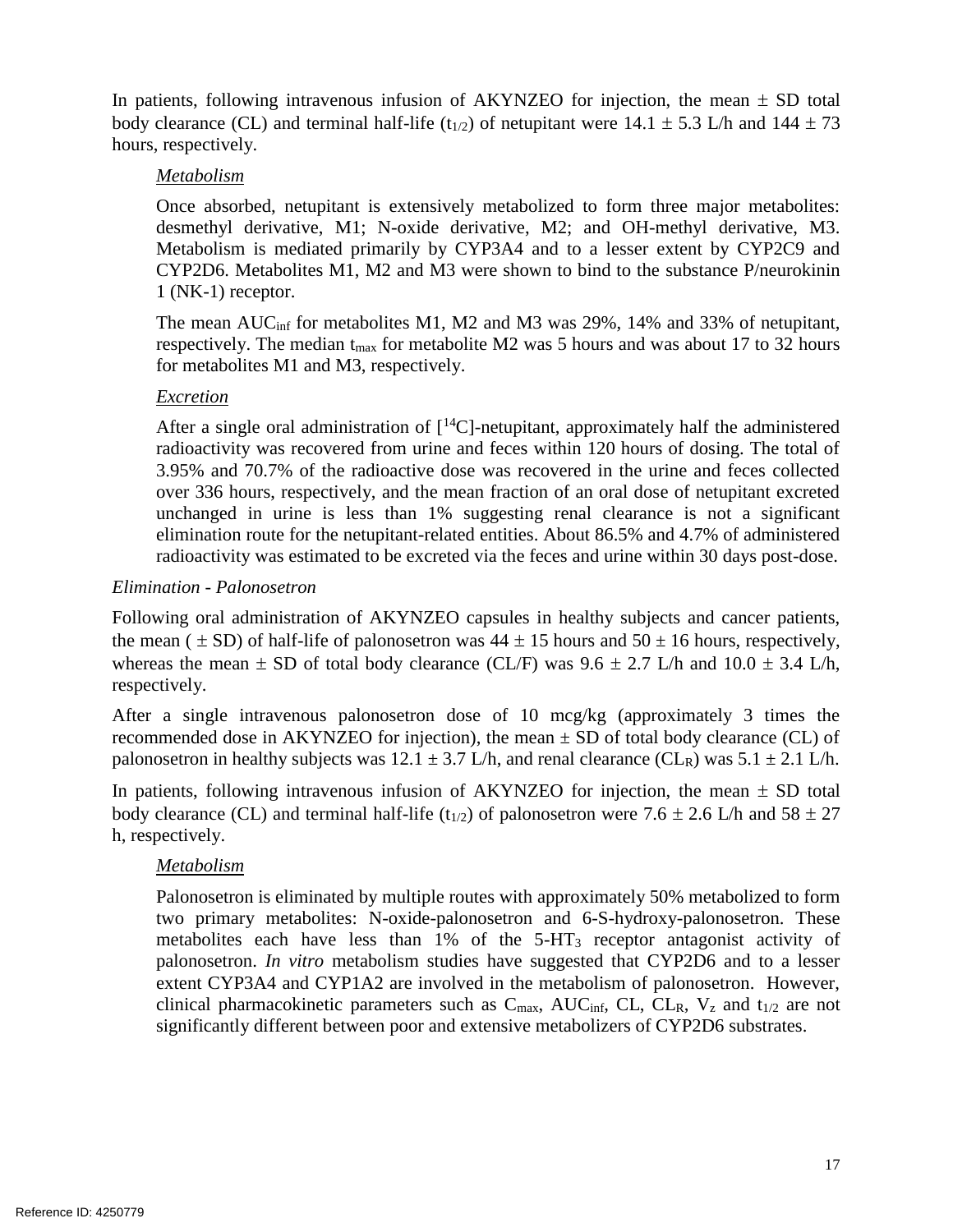#### *Excretion*

Following administration of a single oral 0.75 mg dose of  $[^{14}C]$ -palonosetron (1.5 times the recommended dose in AZKYNZEO capsules) to six healthy subjects, 85% to 93% of the total radioactivity was excreted in urine, and 5% to 8% was eliminated in feces. The amount of unchanged palonosetron excreted in the urine represented approximately 40% of the administered dose.

#### Fosnetupitant

#### *Absorption*

 Following single intravenous doses of AKYNZEO for injection in patients (235 mg fosnetupitant and 0.25 mg palonosetron infused in 30 minutes) or fosnetupitant in healthy subjects (235 mg fosnetupitant infused in 30 minutes), maximum concentrations of fosnetupitant were achieved at the end of the 30-minute infusion (Table 9).

#### **Table 9: Systemic Exposure of Fosnetupitant After a Single Intravenous Dose of Fosnetupitant in Healthy Subjects or AKYNZEO for Injection in Cancer Patients**

| <b>Parameter</b>                     | <b>Population</b>       | Mean $(CV\%^2)$             |  |
|--------------------------------------|-------------------------|-----------------------------|--|
|                                      | <b>Healthy Subjects</b> | 6431 (14)                   |  |
| $C_{\text{max}}$ (ng/mL)             | Patients                | 3478 (45)                   |  |
| $t_{\text{max}}^{\text{l}}$ (h)      | <b>Healthy Subjects</b> | $0.5(0.25 \text{ to } 0.5)$ |  |
|                                      | Patients                | $0.5(0.5 \text{ to } 0.6)$  |  |
|                                      | <b>Healthy Subjects</b> | 2938 (12)                   |  |
| $AUC_{\text{inf}}$ (ng $\cdot$ h/mL) | Patients                | 1401(46)                    |  |

<sup>1</sup> median (min-max); <sup>2</sup>CV: coefficient of variation; AUC<sub>inf</sub>: AUC from time 0 to infinity

than in healthy subjects. Similarly,  $AUC_{0-120}$  and  $C_{max}$  of netupitant in patients were 26% and 30% lower than in healthy subjects, respectively (Table 7). The differences in systemic In cross-study comparisons, the mean  $C_{\text{max}}$  and  $AUC_{\text{inf}}$  of fosnetupitant were lower in patients exposures to netupitant are clinically insignificant.

 In healthy subjects, there was a dose-proportional increase in the systemic exposure when the dose of fosnetupitant was increased from 17.6 mg (7.5% of recommended dose in AKYNZEO for injection) to 353 mg (150% of recommended dose in AKYNZEO for injection).

## *Distribution*

The mean  $\pm$  SD volume of distribution (V<sub>z</sub>) of fosnetupitant in healthy subjects and in patients was  $124 \pm 76$  L and  $296 \pm 535$  L, respectively. The human plasma protein binding of fosnetupitant was 92% at 1 micromolar and 95% at 10 micromolar.

#### *Elimination*

 After intravenous administration of AKYNZEO for injection, fosnetupitant plasma concentrations declined in a biexponential manner. Thirty minutes after the end of the infusion, the mean plasma concentration of fosnetupitant was less than  $1\%$  of  $C_{\text{max}}$ .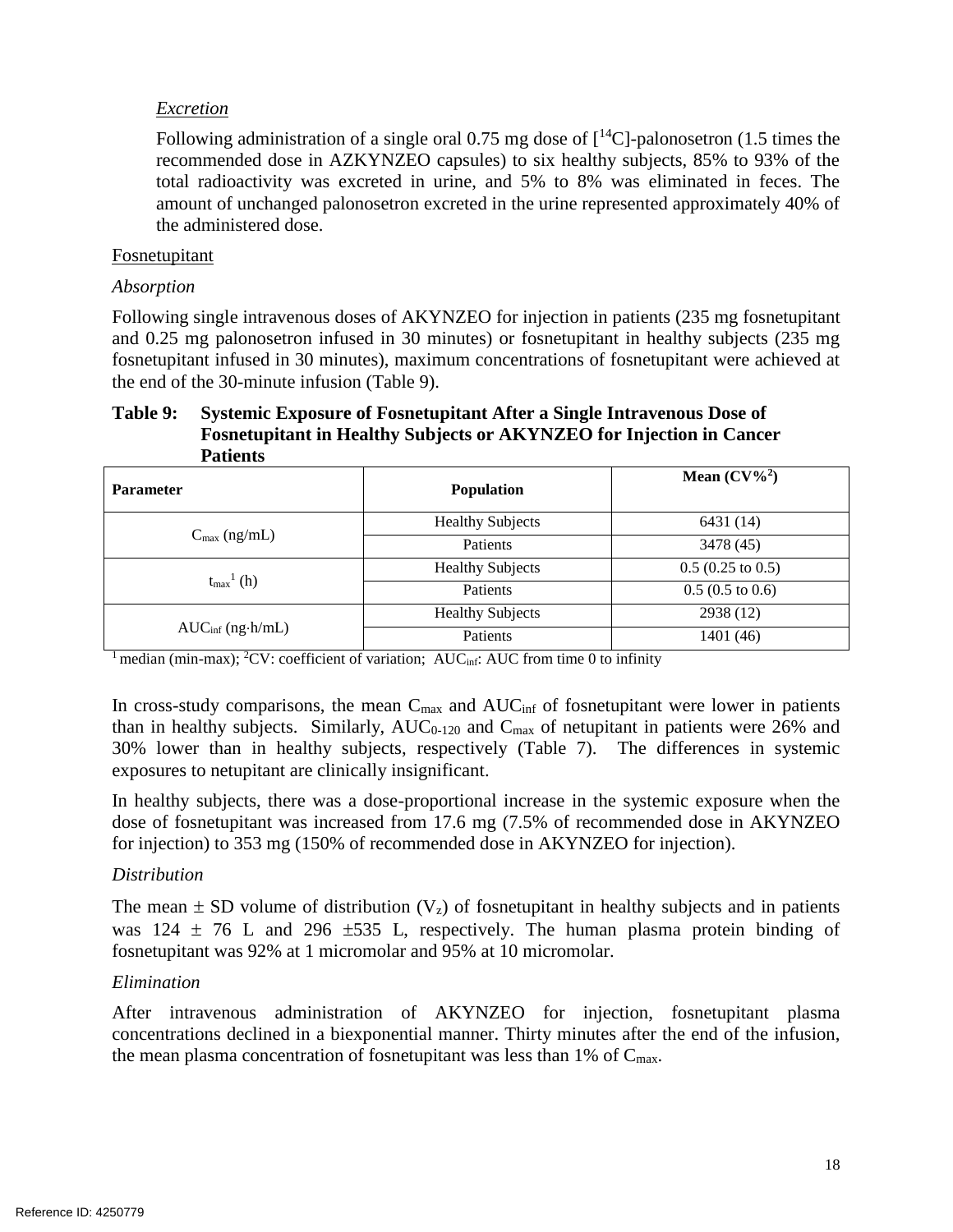The mean  $\pm$  SD of terminal elimination half-life and systemic plasma clearance (CL) of fosnetupitant were respectively  $0.75 \pm 0.40$  hours and  $249 \pm 270$  L/h in cancer patients after a single IV dose of AKYNZEO. They were  $0.96 \pm 0.55$  hours (mean  $\pm$  SD) and  $90 \pm 13$  L/h in healthy subjects after a single intravenous dose of fosnetupitant.

#### *Metabolism*

 Fosnetupitant is converted *in vivo* to netupitant by metabolic hydrolysis. In patients exposure, as determined by their AUC<sub>inf</sub> ratio. Netupitant metabolites M1, M2 and M3 exposures were 32%, 21% and 28% of netupitant exposure. The median  $t_{\text{max}}$  for M1, M2, receiving AKYNZEO intravenously, netupitant exposure was 17-fold fosnetupitant were generated from the released netupitant. In patients, metabolite M1, M2 and M3 and M3 were 12, 2 and 12 hours, respectively.

#### Specific Populations

#### *Geriatric Patients*

 In cancer patients receiving AKYNZEO capsules, population pharmacokinetic analysis indicated that age (within the range of 29 to 75 years) did not influence the pharmacokinetics of netupitant or palonosetron. In healthy elderly subjects (greater than 65 years of age) the mean AUC<sub>inf</sub> and Cmax was 25% and 36% higher, respectively, for netupitant, and 37% and 10% higher, respectively, for palonosetron compared to those in healthy younger adults (22 to 45 years of age). The increase in the systemic exposure to netupitant in the elderly subjects is not considered to be clinically significant.

#### *Male and Female Patients*

In a pooled analysis of data following AKYNZEO capsules, the  $C_{\text{max}}$  for netupitant was 35% higher in females than in males while the AUC<sub>inf</sub> was similar between males and females. In female subjects, the mean AUC<sub>inf</sub> for palonosetron was 35% higher and the mean C<sub>max</sub> was 26% higher than in male subjects. Sex did not affect the pharmacokinetics of fosnetupitant, netupitant, netupitant metabolites and palonosetron after a single intravenous dose of of fosnetupitant alone. The mean  $\pm$  SD of netupitant AUC<sub>inf</sub> and C<sub>max</sub> in patients were 15672  $\pm$ AKYNZEO in patients. In healthy subjects, no effect of sex was observed on the pharmacokinetics of fosnetupitant, netupitant and its metabolites after a single intravenous dose 5496 ng·h/mL and 567  $\pm$  174 ng/mL, respectively in males and 15518  $\pm$  4814 ng·h/mL and 609  $\pm$ 161 ng/mL, respectively in females.

#### *Patients with Renal Impairment*

 Population pharmacokinetic analysis showed that mild and moderate renal impairment (creatinine clearance 30 to 60 mL/min) did not significantly affect the pharmacokinetics of netupitant in cancer patients. Netupitant has not been studied in patients with severe renal impairment (creatinine clearance less than 30 mL/min).

 parameters. In a study with intravenous palonosetron, total systemic exposure to palonosetron increased by approximately 28% in patients with severe renal impairment relative to healthy Mild to moderate renal impairment does not significantly affect palonosetron pharmacokinetic subjects.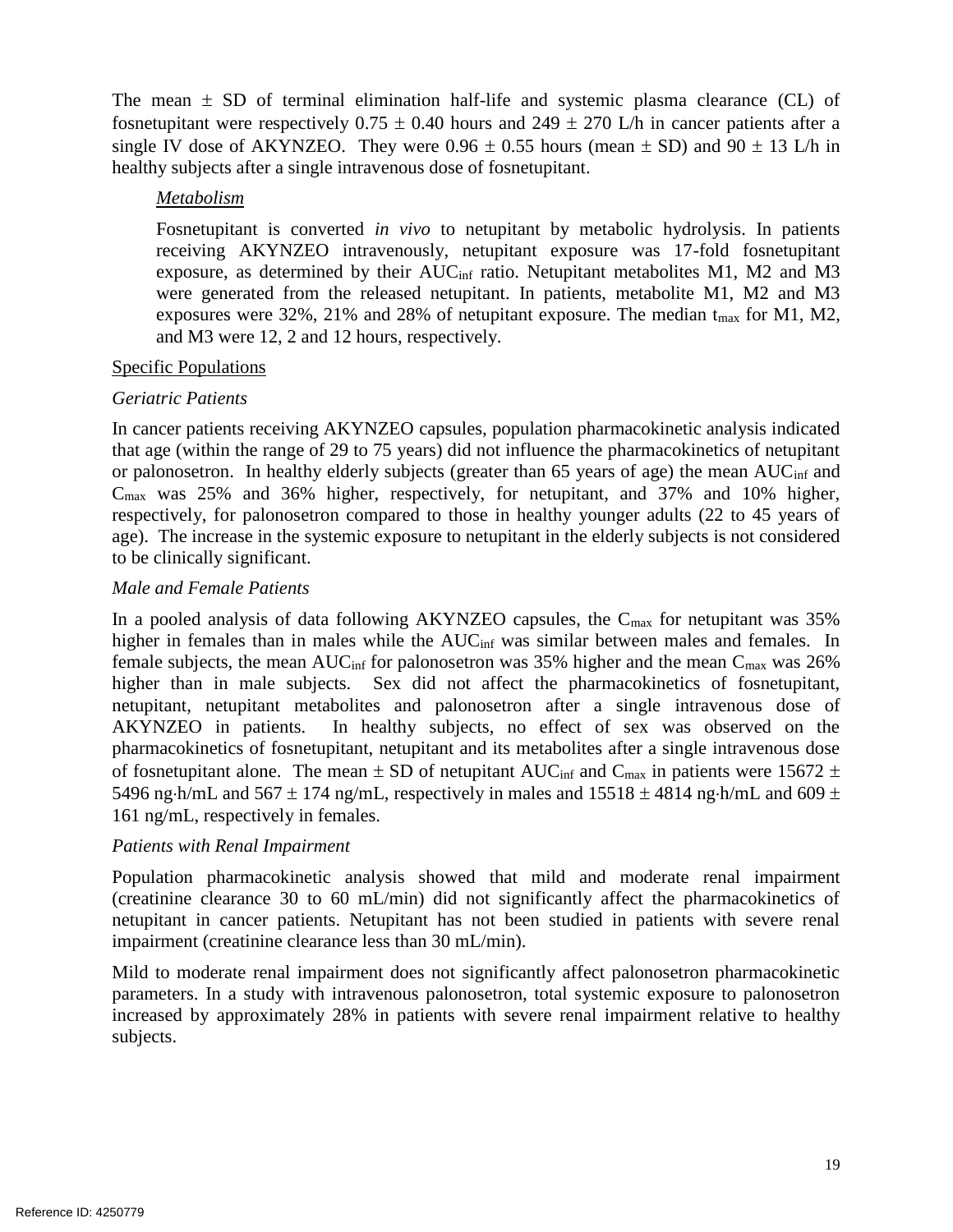stage renal disease (creatinine clearance < 15 mL/min not on dialysis) *[see Use in Specific*  The pharmacokinetics of palonosetron and netupitant have not been studied in subjects with end-*Populations (8.7)]*.

#### *Patients with Hepatic Impairment*

 (Child-Pugh score 5 to 6), moderate (Child-Pugh score 7 to 9), or severe (Child-Pugh score >9) The effects of hepatic impairment on the pharmacokinetics of netupitant and palonosetron were studied following administration of a single oral dose of AKYNZEO to patients with mild hepatic impairment.

In patients with mild or moderate hepatic impairment, the mean  $AUC_{inf}$  of netupitant was 67% and 86% higher, respectively, than in healthy subjects and the mean  $C_{\text{max}}$  for netupitant was about 40% and 41% higher, respectively, than in healthy subjects.

and 62% higher, respectively, than in healthy subjects and the mean  $C_{\text{max}}$  for palonosetron was In patients with mild or moderate hepatic impairment, the mean AUC<sub>inf</sub> of palonosetron was 33% about 14% higher and unchanged, respectively, than in healthy subjects.

 The pharmacokinetics of netupitant and palonosetron were available from only two patients with severe hepatic impairment. As such the data are too limited to draw a conclusion *[see Use in Specific Populations (8.6)].* 

#### Drug Interaction Studies

#### *Effect of Netupitant/Fosnetupitant and/or Palonosetron on Other Drugs*

#### *CYP3A4*

*In vitro* studies have shown that netupitant and its metabolite M1 are inhibitors of CYP3A4. An *in vivo* study has confirmed that netupitant is a moderate inhibitor of CYP3A4.

#### *Dexamethasone*

 In healthy subjects, the oral administration of a single AKYNZEO capsule with the CYP3A4 substrate dexamethasone (12 mg on day 1 followed by once-a-day administrations of 8 mg on days 2, 3, 4, 6, 8 and 10), increased the plasma concentrations of dexamethasone for 6 days [\(Table 10\)](#page-19-0).

#### <span id="page-19-0"></span>**Table 10: Effect of a Single Dose of Oral AKYNZEO (Day 1) on the Systemic Exposure of a Co-administered CYP3A4 Substrate (Dexamethasone) in Healthy Subjects**

| % Change for Dexamethasone       |             |                                                  |             |                  |             |                           |             |
|----------------------------------|-------------|--------------------------------------------------|-------------|------------------|-------------|---------------------------|-------------|
| Day 1<br>Day 8<br>Day 4<br>Day 6 |             |                                                  |             |                  |             |                           |             |
| $C_{\text{max}}$                 | $AUC_{0-t}$ | $\curvearrowright$<br>$\mathcal{L}_{\text{max}}$ | $AUC_{0-t}$ | $C_{\text{max}}$ | $AUC_{0-t}$ | $\mathbf{u}_{\text{max}}$ | $AUC_{0-t}$ |
| $2\% \downarrow$                 | 58%↑        | 54%↑                                             | 139%↑       | 29%个             | 49%↑        | $7\%$                     | 20%1        |

 \*the interacting drug (dexamethasone 12 mg) was administered on day 1 with AKYNZEO and alone (8 mg) on days 2, 3, 4, 6, 8 and 10; AUC<sub>0-t</sub>: AUC from time zero to time t of last measurable concentration after dexamethasone administration on Days 1, 4, 6 and 8

 $\uparrow$  = Increased;  $\downarrow$  = Decreased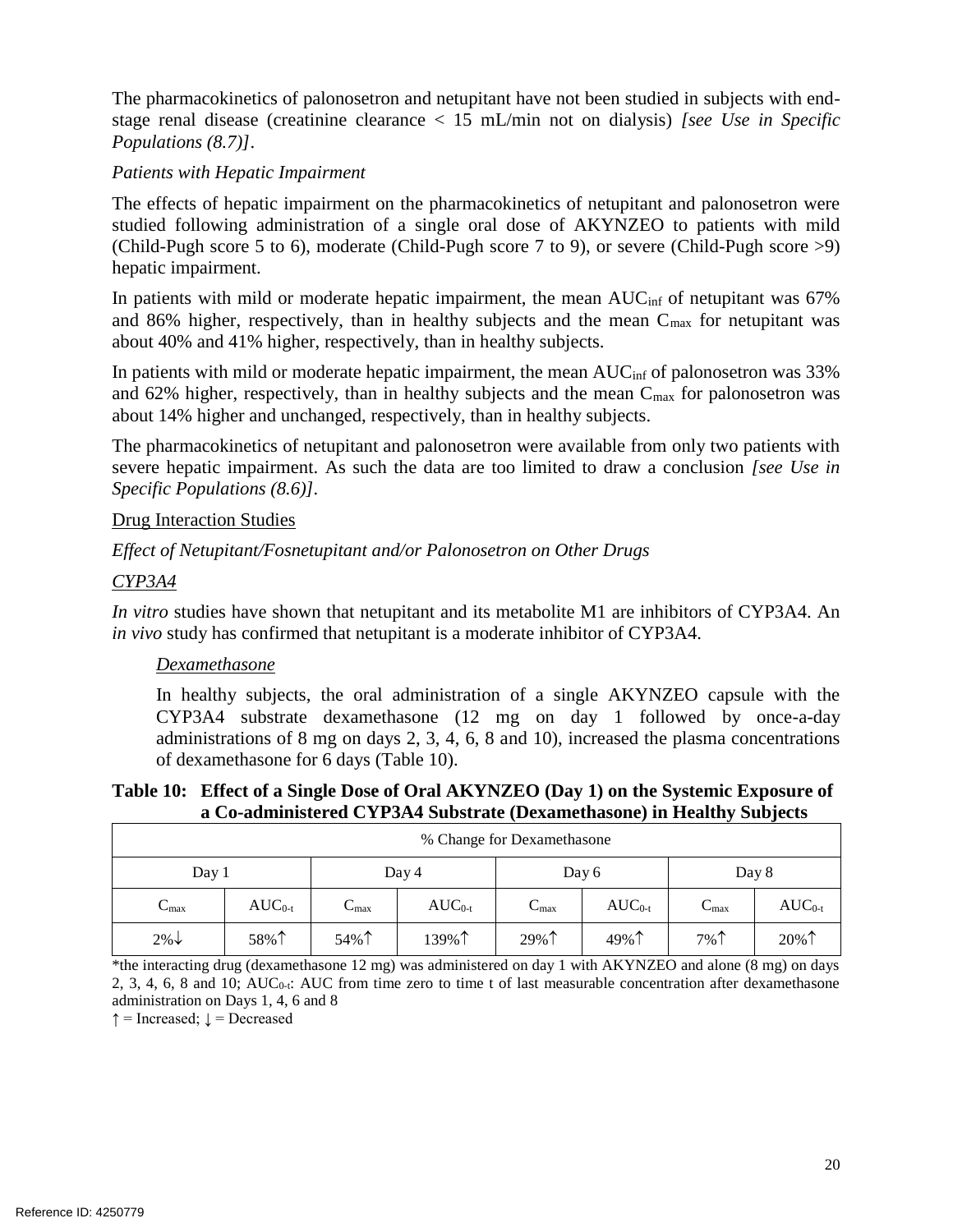In healthy subjects, co-administration of a single intravenous fosnetupitant dose (235 mg) with a 20 mg oral dexamethasone on day 1 followed by twice-a-day administrations of 8 mg dexamethasone on days 2, 3, and 4, increased dexamethasone exposure 2.4-fold on day 4 [\(Table 11\)](#page-20-0).

#### <span id="page-20-0"></span>**Table 11: Effect of a Single 235 mg Dose of Intravenous Fosnetupitant (Day 1) on the Systemic Exposure of a Co-administered CYP3A4 Substrate (Dexamethasone) in Healthy Subjects**

| % Change for Dexamethasone |                              |                                          |       |  |  |
|----------------------------|------------------------------|------------------------------------------|-------|--|--|
| Day 1                      |                              | Day 4                                    |       |  |  |
| $\cup$ max                 | $\mathrm{AUC}_{0\text{-}24}$ | $AUC84-108$<br>$\mathsf{L}_{\text{max}}$ |       |  |  |
| $3\% \downarrow$           | 50%↑                         | $70\%$                                   | 142%↑ |  |  |

 \*the interacting drug (dexamethasone 20 mg) was administered on day 1 with AKYNZEO and alone (8 mg bid) on Days 2,3,4; AUC<sub>0-24</sub>: AUC from time 0 to 24h after dexamethasone administration on Day 1; AUC<sub>84-108</sub>: AUC from time 84h to 108h after dexamethasone administration on Day 4

 $\uparrow$  = Increased;  $\downarrow$  = Decreased

 Considering the limited fosnetupitant exposure in human plasma and its conversion to netupitant within 30 minutes after completion of infusion, the effects are ascribed to netupitant *[see Drug Interactions (7.1)]*.

#### *Midazolam*

 after single dose oral administration of 7.5 mg midazolam was 36% and 126% higher, When co-administered with netupitant 300 mg the mean  $C_{\text{max}}$  and  $AUC_{\text{inf}}$  of midazolam respectively *[see Drug Interactions (7.1)]*.

#### *Chemotherapeutic Agents (docetaxel, etoposide, cyclophosphamide)*

Systemic exposure to intravenously administered chemotherapeutic agents that are metabolized by CYP3A4 was higher when AKYNZEO capsules was co-administered in cancer patients than when palonosetron alone was co-administered (see Table 12).

#### Table 12: Effect of a Single Dose of Oral AKYNZEO on the Systemic Exposure of Co**administered Chemotherapy Agents Metabolized by CYP3A4 in Patients with Cancer**

| <b>Co-administered Chemotherapeutic</b><br><b>Agent</b> <sup>a</sup> | <b>Change in Systemic Exposures of Chemotherapeutic Agents when</b><br>Co-administered with AKYNZEO Capsules Compared to Co-<br>administration with Palonosetron |                     |
|----------------------------------------------------------------------|------------------------------------------------------------------------------------------------------------------------------------------------------------------|---------------------|
|                                                                      | $AUC_{0}$ <sup>b</sup>                                                                                                                                           | $\mathbf{C}_{\max}$ |
| Docetaxel 75 to 100 mg/m <sup>2</sup>                                | $35\%$ 1                                                                                                                                                         | 49%                 |
| Etoposide 35 to 100 mg/m <sup>2</sup>                                | 28%                                                                                                                                                              | $10\%$ 1            |
| Cyclophosphamide 500 to 1000 mg/m <sup>2</sup>                       | 20%                                                                                                                                                              | 27%                 |

<sup>a</sup> Following a single oral dose of AKYNZEO compared to co-administered with palonosetron alone

**b**AUC<sub>0-t</sub>: AUC from time zero to time t of last measurable concentration

 $\uparrow$  = Increased;  $\downarrow$  = Decreased

The mean AUCinf of palonosetron was about 65% higher when AKYNZEO capsules was co-administered with docetaxel than with etoposide or cyclophosphamide, while the mean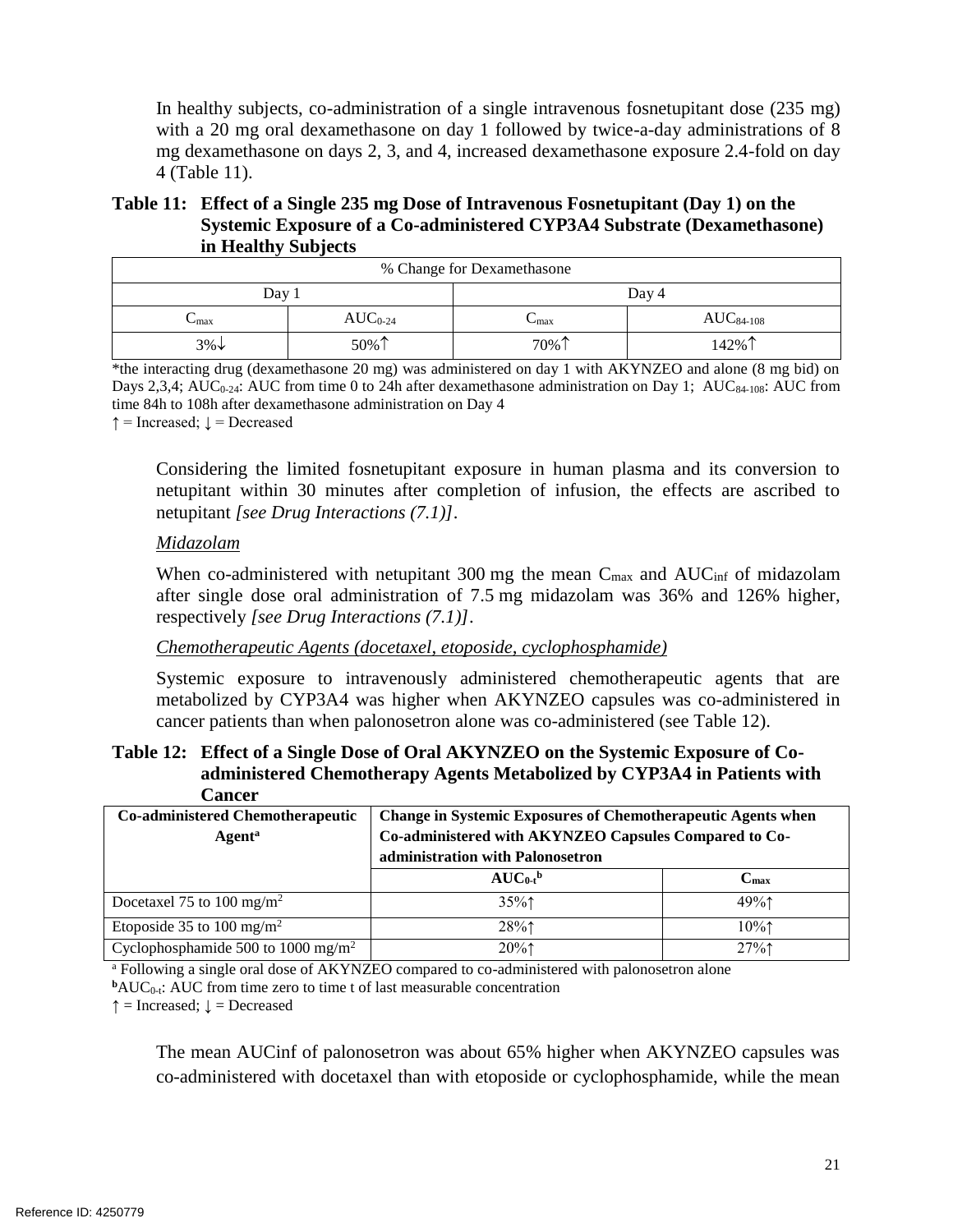AUCinf of netupitant was similar among groups that received docetaxel, etoposide, or cyclophosphamide *[see Drug Interactions (7.1)].* 

#### *Erythromycin*

 exposure of erythromycin was highly variable and the mean Cmax and AUCinf of erythromycin were increased by 92% and 56%, respectively. The change in exposure is not When 500 mg erythromycin was co-administered with netupitant 300 mg, the systemic clinically significant.

#### *Oral Contraceptives*

 A single dose of AKYNZEO capsules, when given with a single oral dose of 60 mcg AUC0-t of levonorgestrel by 46%. The Cmax and AUC0-t of ethinyl estradiol increased by 5% and 16% respectively. The change in exposure is not clinically significant *[see Drug*  ethinyl estradiol and 300 mcg levonorgestrel, showed no effect on Cmax and increased the *Interactions (7.1)].* 

#### *Other CYP P450 enzymes*

 Based on the *in vitro* studies, netupitant, and its metabolites are unlikely to have *in vivo* drugdrug interaction via inhibition of CYP1A2, CYP2B6, CYP2C8, CYP2C9, CYP2C19, and CYP2D6 at the clinical dose of oral AKYNZEO.

 Netupitant and its metabolites, M1, M2 and M3, are not inducers of CYP1A2, CYP2B6, CYP2C9, CYP2C19 and CYP3A4.

In *in vitro* studies, palonosetron did not inhibit CYP1A2, CYP2A6, CYP2B6, CYP2C9, CYP2D6, CYP2E1 and CYP3A4/5 or induce CYP1A2, CYP2D6 or CYP3A4/5. CYP2C19 was not investigated.

## *Transporters – P-gp and BCRP*

 of P-gp. However, an *in vivo* interaction between AKYNZEO for injection and P-gp substrates Based on *in vitro* studies, netupitant is an inhibitor of P-glycoprotein (P-gp) and breast cancer resistant protein (BCRP) transporters. *In vitro* studies indicated that fosnetupitant is an inhibitor is considered unlikely.

 transporters. An *in vivo* interaction between AKYNZEO capsules or injection and transporter *In vitro*, palonosetron was an inhibitor of MATE1, MATE2-K, OCT1, OCT2 and OAT3 substrates is considered unlikely.

#### *Digoxin –P-gp Substrate*

 Co-administration of oral netupitant 450 mg (1.5 times the recommended dose in AKYNZEO capsules) did not significantly affect the systemic exposure  $(4\%$  increase of AUC<sub>0-24</sub> at steady Concurrent administration of AKYNZEO capsules or AKYNZEO for injection with digoxin is state) and urinary excretion (2% increase) of oral digoxin, a substrate of P-gp, at steady-state. not expected to affect the systemic exposure to digoxin.

#### *Other Transporters*

 *In vitro* studies indicate that netupitant and its three major metabolites are unlikely to have *in vivo* drug-drug interactions with human efflux transporters BSEP, MRP2, and human uptake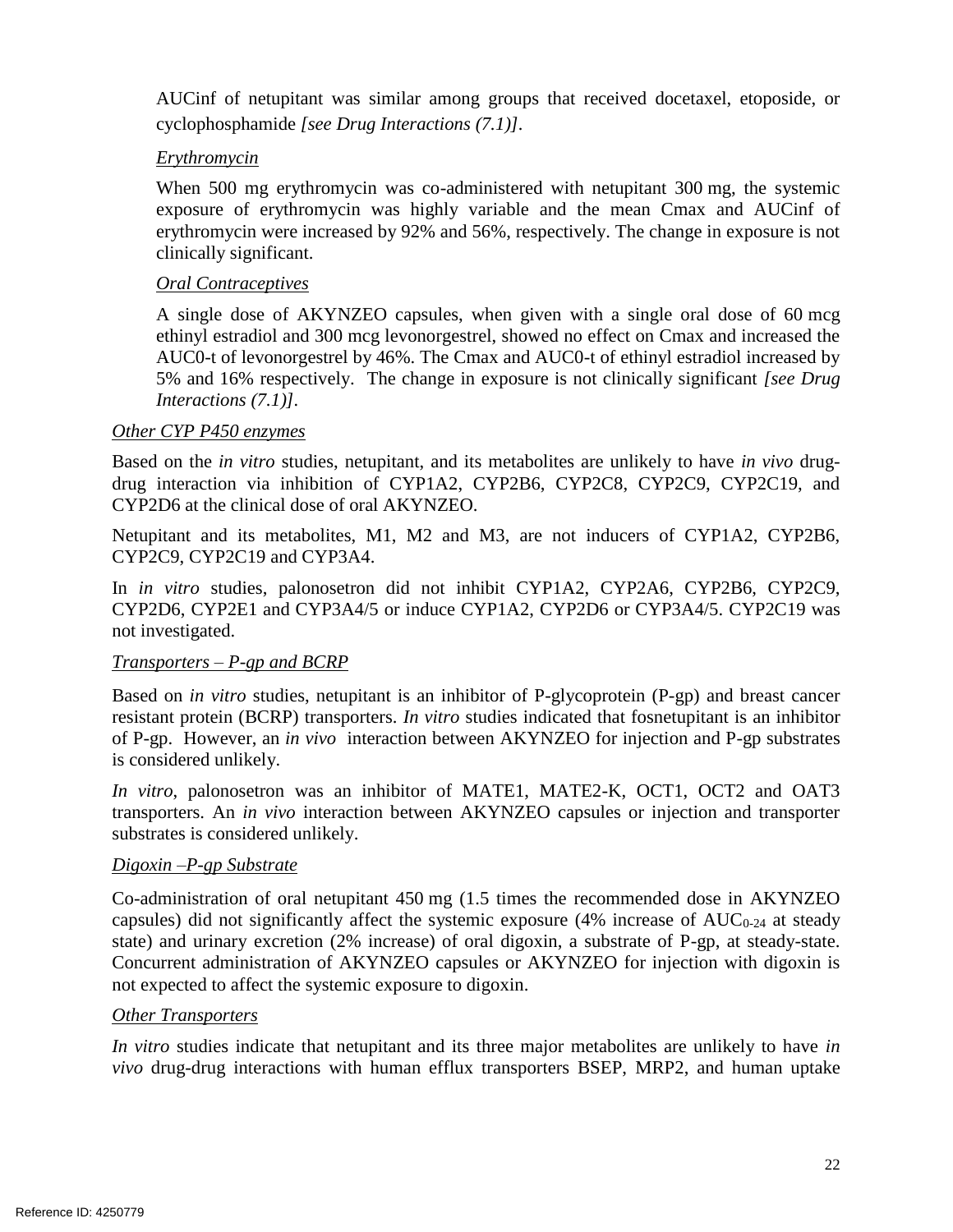transporters OATP1B1, OATP1B3, OAT1, OAT3, OCT1, and OCT2 at the clinical dose of 300 mg.

 transporters. However, an *in vivo* interaction between AKYNZEO for injection and OATP1B1, *In vitro* studies indicated that fosnetupitant is an inhibitor of OATP1B1 and OATP1B3 OATP1B3, and P-gp substrates is considered unlikely.

#### *Effects of Other Drugs on Netupitant/Fosnetupitant and/or Palonosetron*

Netupitant is not a substrate for P-gp. However, metabolite M2 is a substrate for P-gp.

 Netupitant and palonosetron are CYP3A4 substrates. Co-administration of strong CYP3A4 administration of AKYNZEO capsules affects with clinical significance the exposure to inhibitors, such as ketoconazole, or strong CYP3A4 inducers, such as rifampin, with a single oral netupitant but not to palonosetron [\(Table 13\)](#page-22-2).

#### <span id="page-22-2"></span>**Table 13: Change in Systemic Exposure to Netupitant and Palonosetrona When a Single Dose of AKYNZEO is Co-Administered with Either a CYP3A4 Inhibitor or a CYP3A4 Inducer in Healthy Subjects**

| <b>Co-administered Drug</b>                | $\sim$ 11 $\sim$ 11 $\sim$ 110 $\sim$ 110 $\sim$ 110 $\sim$ 110 $\sim$ 110 $\sim$ 120 $\sim$ 120 $\sim$ 120 $\sim$ 120 $\sim$ 120 $\sim$ 120 $\sim$ 120 $\sim$ 120 $\sim$ 120 $\sim$ 120 $\sim$ 120 $\sim$ 120 $\sim$ 120 $\sim$ 120 $\sim$ 120 $\sim$ 120 $\sim$ 120 $\sim$ 12<br>Netupitant <sup>b</sup> |                     | <b>Palonosetron</b> <sup>b</sup>        |                     |  |
|--------------------------------------------|------------------------------------------------------------------------------------------------------------------------------------------------------------------------------------------------------------------------------------------------------------------------------------------------------------|---------------------|-----------------------------------------|---------------------|--|
|                                            | AUC <sub>inf</sub>                                                                                                                                                                                                                                                                                         | $C_{\text{max}}$    | AUC <sub>inf</sub>                      | $C_{\text{max}}$    |  |
| Strong CYP3A4 Inhibitor                    |                                                                                                                                                                                                                                                                                                            |                     |                                         |                     |  |
| Ketoconazole 400 mg once daily for 12 days | $140\%$                                                                                                                                                                                                                                                                                                    | 25%                 | $10\%$ <sup><math>\uparrow</math></sup> | $15\%$ 1            |  |
| Strong CYP3A4 Inducer                      |                                                                                                                                                                                                                                                                                                            |                     |                                         |                     |  |
| Rifampin 600 mg once daily for 17 days     | $62\%$                                                                                                                                                                                                                                                                                                     | $82\%$ $\downarrow$ | $19\%$                                  | $15\%$ $\downarrow$ |  |

<sup>a</sup> Following a single oral dose of AKYNZEO; <sup>b</sup> Geometric Mean AUC<sub>inf</sub> and C<sub>max</sub>;  $\uparrow$  = Increased;  $\downarrow$  = Decreased

# <span id="page-22-0"></span>**13 NONCLINICAL TOXICOLOGY**

## <span id="page-22-1"></span>**13.1 Carcinogenesis, Mutagenesis, Impairment of Fertility**

#### **Netupitant**

 Long-term studies in animals to evaluate carcinogenic potential have not been performed with netupitant. Netupitant was not genotoxic in the Ames test, the mouse lymphoma cell mutation test, or the *in vivo* rat micronucleus test.

 in male rats and 3.7 times the human AUC in female rats at the recommended dose) had no Daily oral administration of netupitant in rats at doses up to 30 mg/kg (1.9 times the human AUC effects on fertility or reproductive performance.

#### Fosnetupitant

 Long-term studies in animals to evaluate carcinogenic potential have not been performed with fosnetupitant.

Fosnetupitant was not genotoxic in the Ames test and *in vivo* rat micronucleus test. In human lymphocytes, fosnetupitant did not induce structural chromosomal aberrations.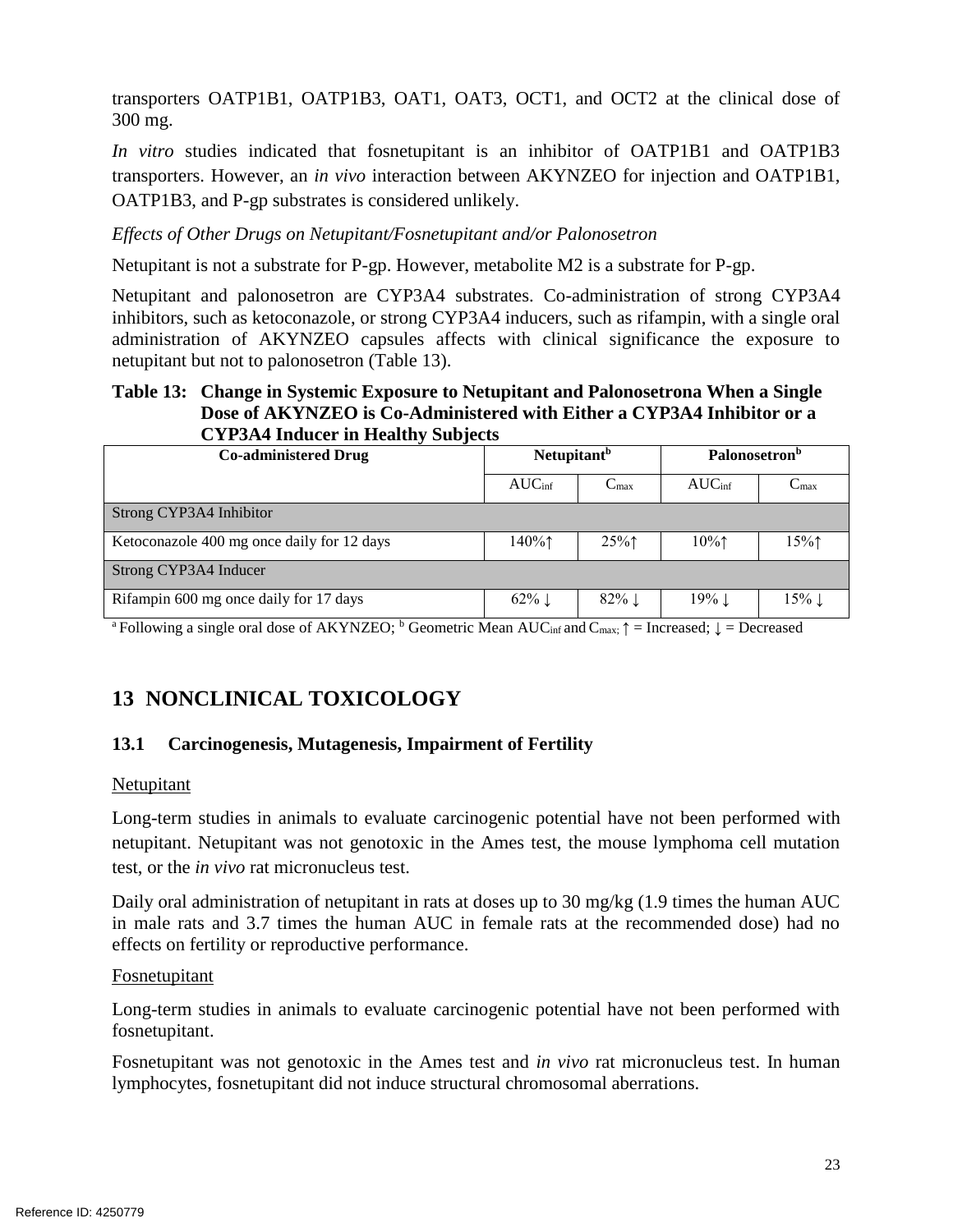Daily intravenous administration of fosnetupitant in rats at doses up to 39 mg/kg (1.3 times the human AUC for fosnetupitant and 4.3 times the human AUC for netupitant at the recommended single dose to be given with each cycle of chemotherapy) had no effects on fertility or reproductive performance.

#### Palonosetron

 In a 104-week carcinogenicity study in CD-1 mice, animals were treated with oral doses of In a 104-week carcinogenicity study in Sprague-Dawley rats, male and female rats were treated highest doses produced a systemic exposure to palonosetron (plasma AUC) of 82 and 185 times pheochromocytoma, increased incidences of pancreatic Islet cell adenoma and combined adenoma and carcinoma and pituitary adenoma in male rats. In female rats, it produced hepatocellular adenoma and carcinoma and increased the incidences of thyroid C-cell adenoma palonosetron at 10, 30, and 60 mg/kg/day. Treatment with palonosetron was not tumorigenic. The highest tested dose produced a systemic exposure to palonosetron (plasma AUC) of about 90 to 173 times the human exposure (AUC=49.7 ng•h/mL) at the recommended oral dose of 0.5 mg. with oral doses of 15, 30, and 60 mg/kg/day and 15, 45, and 90 mg/kg/day, respectively. The the human exposure at the recommended dose. Treatment with palonosetron produced increased incidences of adrenal benign pheochromocytoma and combined benign and malignant and combined adenoma and carcinoma.

 (CHO/HGPRT) forward mutation test, the ex vivo hepatocyte unscheduled DNA synthesis (UDS) test, or the mouse micronucleus test. It was, however, positive for clastogenic effects in up to 60 mg/kg/day (about 921 times the recommended oral dose based on body surface area) Palonosetron was not genotoxic in the Ames test, the Chinese hamster ovarian cell the Chinese hamster ovarian (CHO) cell chromosomal aberration test. Palonosetron at oral doses was found to have no effect on fertility and reproductive performance of male and female rats.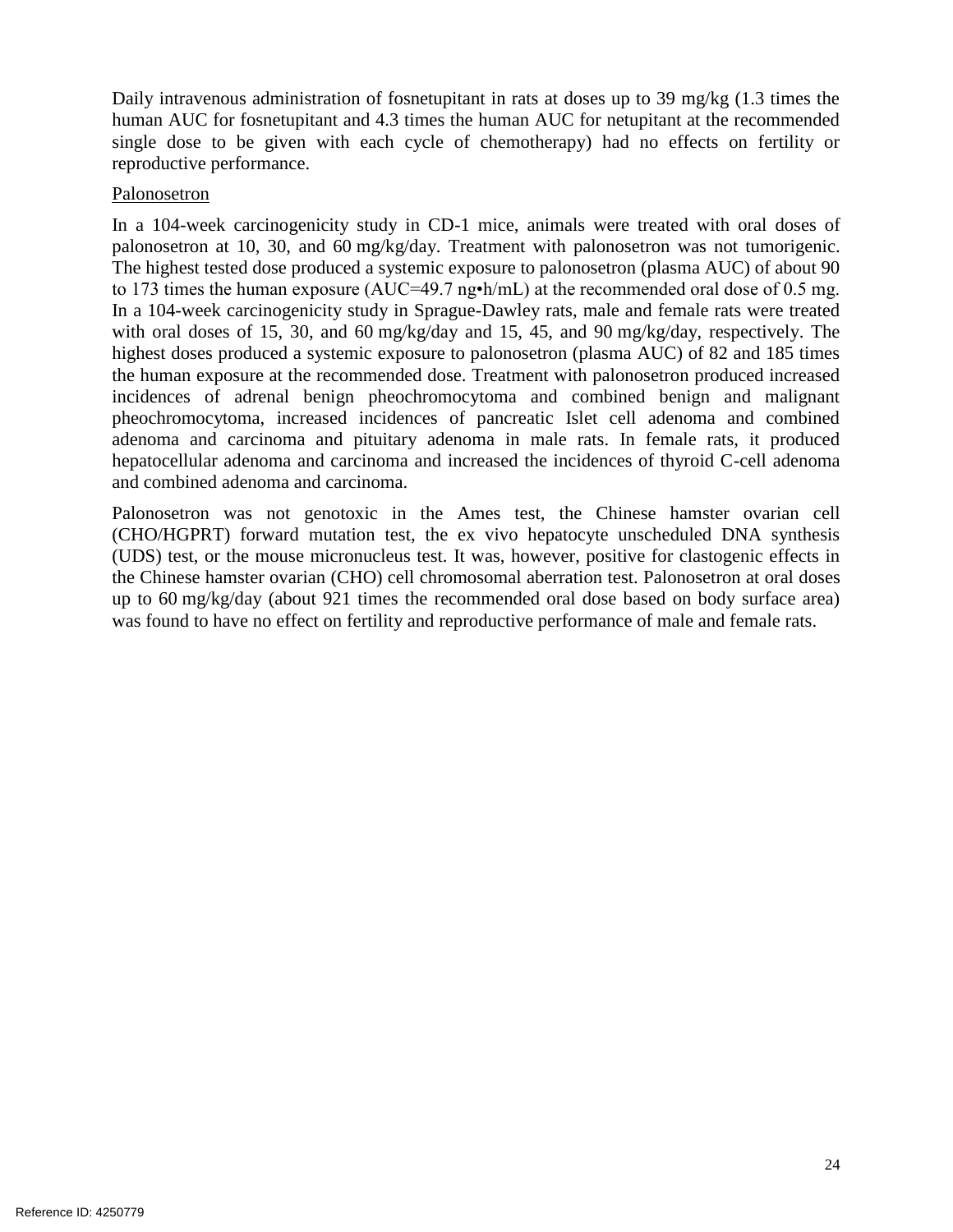# <span id="page-24-0"></span>**14 CLINICAL STUDIES**

#### Study 1

 efficacy and safety of a single dose of oral netupitant in combination with oral palonosetron was compared with a single oral dose of palonosetron in cancer patients receiving a chemotherapy regimen that included cisplatin (median dose of  $75 \text{ mg/m}^2$ ). The efficacy of AKYNZEO was assessed in 135 patients who received AKYNZEO capsules (300 mg netupitant and 0.5 mg In a multicenter, randomized, parallel, double-blind, controlled clinical trial of 694 patients, the palonosetron) and 136 patients who received oral palonosetron 0.5 mg.

Treatment regimens for the AKYNZEO and palonosetron arms are summarized in [Table 14.](#page-24-1)

| <b>Treatment Regimen</b> | Day 1                                                | Days 2 to 4                    |  |
|--------------------------|------------------------------------------------------|--------------------------------|--|
|                          | AKYNZEO capsules: 300 mg neupitant/                  |                                |  |
| <b>AKYNZEO</b>           | Dexamethasone 8 mg once a day<br>0.5 mg palonosetron |                                |  |
|                          | Dexamethasone 12 mg                                  |                                |  |
|                          | Palonosetron 0.5 mg                                  |                                |  |
| <b>Palonosetron</b>      | Dexamethasone 20 mg                                  | Dexamethasone 8 mg twice a day |  |

<span id="page-24-1"></span>**Table 14: Oral Antiemetic Treatment Regimen in Study 1** 

 Of the 135 patients who received AKYNZEO, 43% were women, and all patients were White. The age ranged from 19 to 77 years, with a median age of 53 years.

 chemotherapeutic agent in addition to protocol-mandated cisplatin. The most common chemotherapeutic agents and the proportion of patients exposed were cyclophosphamide (34%), During the study, 86% of the 135 treated patients in the AKYNZEO arm received a concomitant fluorouracil (24%), etoposide (21%), and doxorubicin (16%).

 The key efficacy endpoints were complete response (CR) (defined as no emetic episode and no interval (acute phase), and CR within 120 hours (overall phase) after the start of the use of rescue medication) for the 25 to 120 hour interval (delayed phase), CR for the 0 to 24 hour chemotherapy administration.

A summary of the key results from this study is shown in [Table 15.](#page-24-2)

#### <span id="page-24-2"></span>**Table 15: Proportion of Patients Responding by Treatment Group and Phase in Study 1**

|                            | <b>AKYNZEO Capsules</b><br>300 mg netupitant/<br>0.5 mg palonosetron<br>$N = 135$ | Palonosetron<br>$0.5 \text{ mg}$<br>$N=136$ |          |
|----------------------------|-----------------------------------------------------------------------------------|---------------------------------------------|----------|
|                            | $\frac{6}{9}$                                                                     | $\frac{0}{0}$                               | p-value* |
| <b>COMPLETE RESPONSE</b>   |                                                                                   |                                             |          |
| Delayed Phase†             | 90.4                                                                              | 80.1                                        | 0.032    |
| Acute Phase <sup>‡</sup>   | 98.5                                                                              | 89.7                                        | 0.002    |
| Overall Phase <sup>§</sup> | 89.6                                                                              | 76.5                                        | 0.003    |

\*Adjusted p-values for multiple comparisons using Cochran-Mantel-Haenszel test, stratified by gender.

†Delayed phase: 25 to 120 hours post-cisplatin treatment.

‡Acute phase: 0 to 24 hours post-cisplatin treatment.

§Overall: 0 to 120 hours post-cisplatin treatment.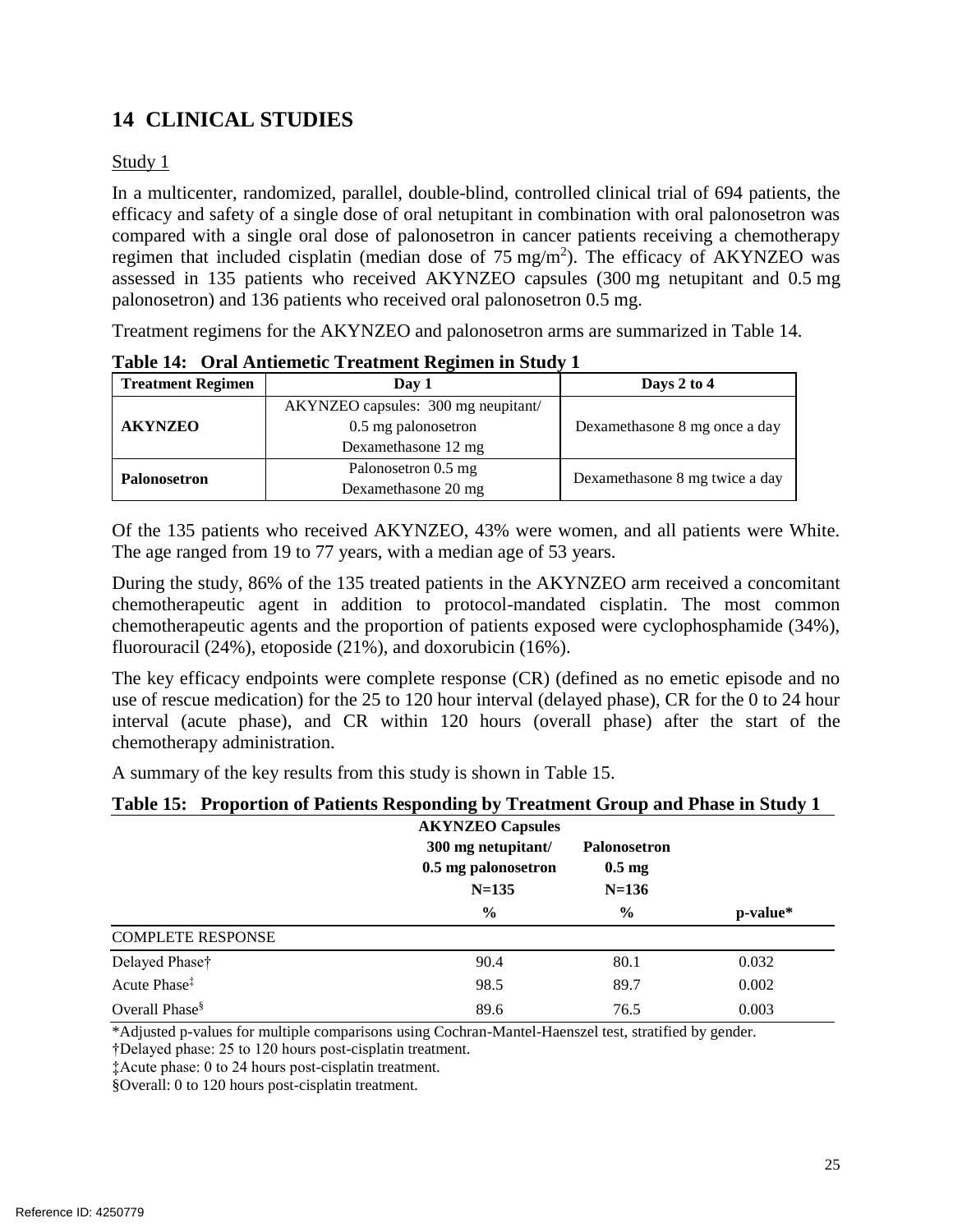#### Study 2 (NCT01339260)

 In a multicenter, randomized, parallel, double-blind, active controlled, superiority trial, the efficacy and safety of a single oral dose of AKYNZEO was compared with a single oral dose of patients received a single oral dose of dexamethasone. Treatment regimens for the AKYNZEO palonosetron 0.5 mg in cancer patients scheduled to receive the first cycle of an anthracycline and cyclophosphamide (AC) regimen for the treatment of a solid malignant tumor (Study 2). All and palonosetron arms are summarized in [Table 16.](#page-25-0)

| <b>Treatment</b><br>Regimen | Day 1                                                                              | Days 2 to $3$           |
|-----------------------------|------------------------------------------------------------------------------------|-------------------------|
| <b>AKYNZEO</b>              | AKYNZEO capsules: 300 mg netupitant/<br>0.5 mg palonosetron<br>Dexamethasone 12 mg | No antiemetic treatment |
| <b>Palonosetron</b>         | Palonosetron 0.5 mg<br>Dexamethasone 20 mg                                         | No antiemetic treatment |

<span id="page-25-0"></span>

| Table 16: Oral Antiemetic Treatment Regimen in Study 2 |  |  |
|--------------------------------------------------------|--|--|
|                                                        |  |  |

 After completion of cycle 1, patients had the option to participate in a multiple-cycle extension, receiving the same treatment as assigned in cycle 1. There was no pre-specified limit of the number of repeat consecutive cycles for any patient.

 A total of 1455 patients were randomized to the AKYNZEO arm or palonosetron arm. A total of multiple-cycle extension. A total of 907 patients (62%) completed the multiple-cycle extension 1450 patients (AKYNZEO n=725; palonosetron n=725) received study medication: of these, 1438 patients (99%) completed cycle 1 and 1286 patients (88%) continued treatment in the up to a maximum of eight treatment cycles.

 Of the 725 patients who received AKYNZEO, 711 (98%) were women; 79% were White, 14% patients were additionally treated with either doxorubicin (68%) or epirubicin (32%). Asian, 6% Hispanic, and <1% were Black or Other. Age ranged from 22 to 79 years, with a median age of 54 years. A total of 724 patients (99.9%) were treated with cyclophosphamide. All

 During the first cycle, 32% of the 725 patients treated with AKYNZEO received a concomitant chemotherapeutic agent in addition to protocol-mandated regimens, with the most common chemotherapeutic being fluorouracil (28%) and docetaxel (3%).

 The primary efficacy endpoint was the CR rate in the delayed phase, 25 to120 hours after the start of chemotherapy administration.

 Major secondary efficacy endpoints included CR for the acute and overall phases. A summary of key results from Study 2 is shown in [Table 17.](#page-26-0)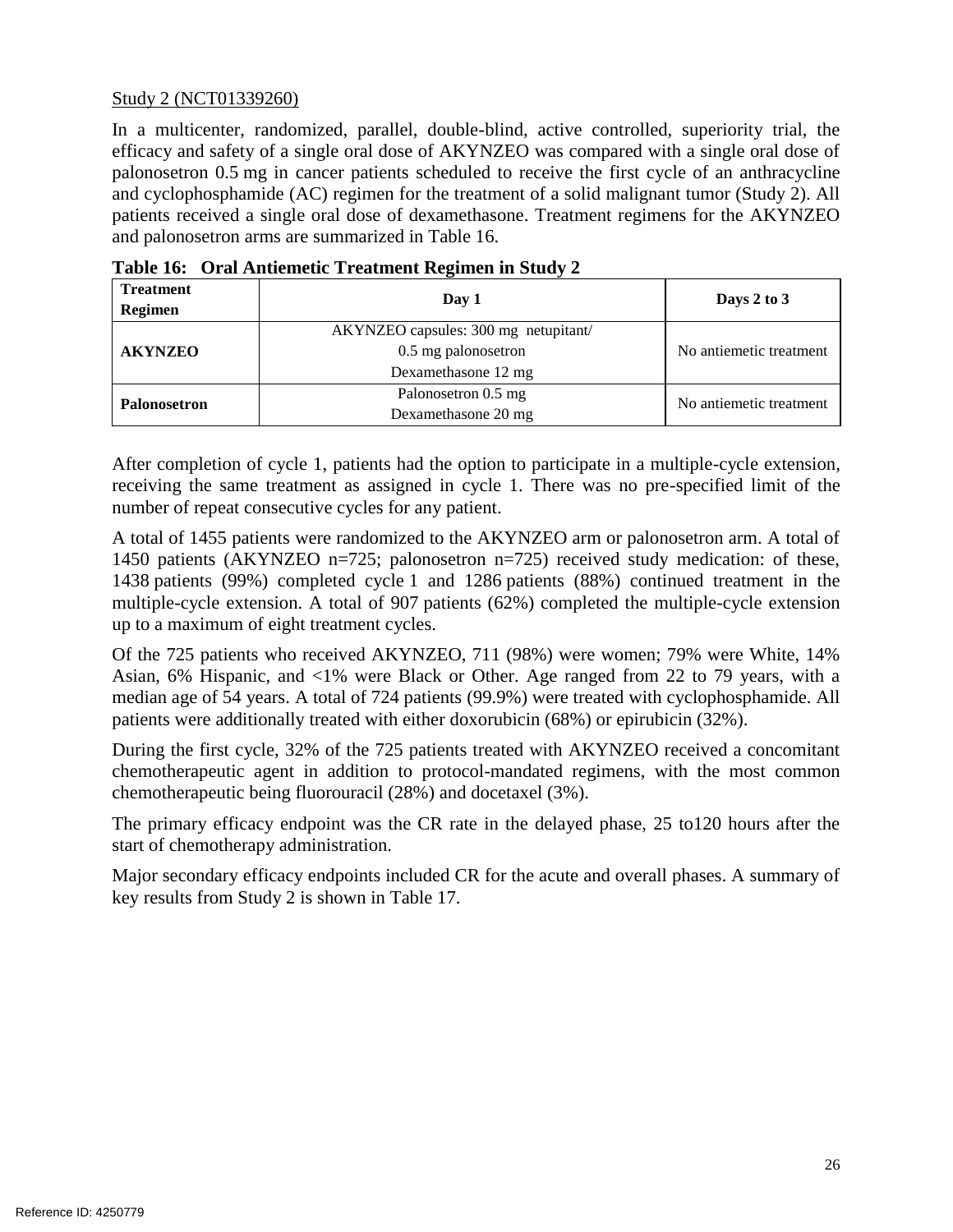|                                  | <b>AKYNZEO Capsules</b><br>300 mg netupitant/<br>0.5 mg palonosetron<br>$N = 724$ | <b>Palonosetron</b><br>$0.5 \text{ mg}$<br>$N = 725$ |          |
|----------------------------------|-----------------------------------------------------------------------------------|------------------------------------------------------|----------|
|                                  | $\frac{0}{0}$                                                                     | $\frac{6}{9}$                                        | p-value* |
| PRIMARY ENDPOINT                 |                                                                                   |                                                      |          |
| <b>COMPLETE RESPONSE</b>         |                                                                                   |                                                      |          |
| Delayed Phase <sup>†</sup>       | 76.9                                                                              | 69.5                                                 | 0.001    |
| <b>MAJOR SECONDARY ENDPOINTS</b> |                                                                                   |                                                      |          |
| <b>COMPLETE RESPONSE</b>         |                                                                                   |                                                      |          |
| Acute Phase <sup>‡</sup>         | 88.4                                                                              | 85.0                                                 | 0.047    |
| Overall Phase $\delta$           | 74.3                                                                              | 66.6                                                 | 0.001    |

#### <span id="page-26-0"></span>**Table 17: Proportion of Patients Responding by Treatment Group and Phase – Cycle 1 in Study 2**

*\**p-value from Cochran-Mantel-Haenszel test, stratified by age class and region.

‡ Acute phase: 0 to 24 hours after anthracycline and cyclophosphamide regimen.

† Delayed phase: 25 to 120 hours after anthracycline and cyclophosphamide regimen.

§ Overall: 0 to 120 hours after anthracycline and cyclophosphamide regimen.

#### *Multiple Cycles*

 Patients continued into the Multiple-Cycle extension for up to 7 additional cycles of chemotherapy. The proportion of patients with complete response in the delayed phase by treatment group at each cycle (cycles 2 to 6) is displayed in [Figure 1.](#page-26-1) A limited number of patients received treatment beyond cycle 6. During all cycles the CR rate in the delayed phase was higher for AKYNZEO than for palonosetron. Antiemetic activity of AKYNZEO was maintained throughout repeat cycles for those patients continuing in each of the multiple cycles.

# <span id="page-26-1"></span>**Figure 1: Proportion of Patients with Complete Response in the Delayed Phase by Treatment Group and Cycle in Study 2**

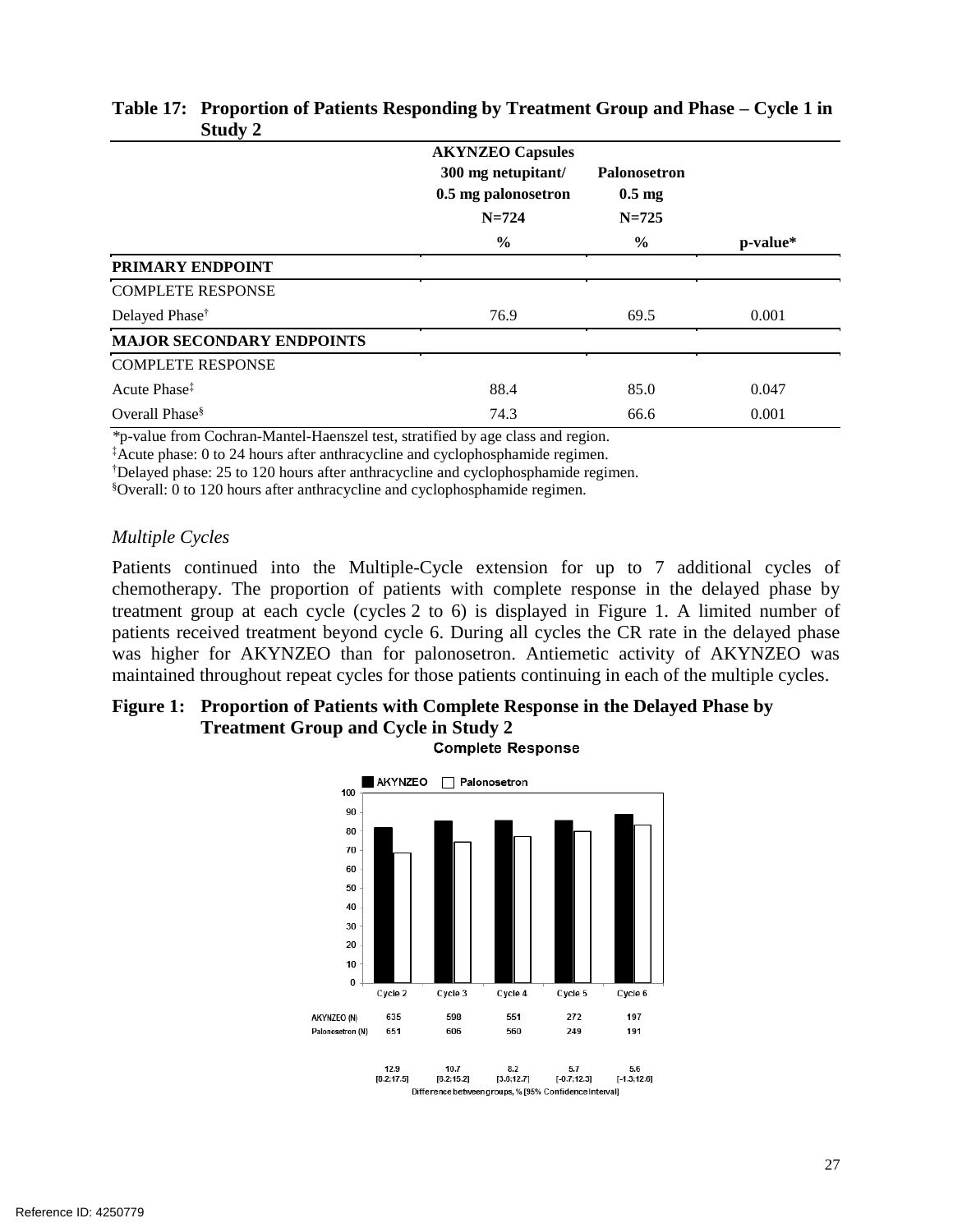Additional clinical trials (Study 3 and Study 4) were conducted to support the efficacy of AKYNZEO.

#### Study 3 (NCT01376297)

 In a separate study, 309 patients undergoing initial and repeat cycles of chemotherapy (including carboplatin, cisplatin, oxaliplatin, and doxorubicin regimens) received AKYNZEO; efficacy was maintained throughout all cycles.

#### Study 4 (NCT01363479)

 parallel group, clinical non-inferiority study, the efficacy and safety of a single dose of oral scheduled to receive highly emetogenic cisplatin  $(\geq 70 \text{ mg/m}^2)$  based chemotherapy. The purpose of this study was to demonstrate that oral palonosetron 0.5 mg contributes to the efficacy of AKYNZEO during the acute phase (first 24 hours after cancer chemotherapy) in the setting of In a multicenter, multinational, randomized, active-controlled, double-blind, double-dummy, palonosetron 0.5 mg was compared to intravenous palonosetron 0.25 mg in cancer patients cisplatin based chemotherapy. A total of 739 patients (oral palonosetron n=370; intravenous palonosetron n=369) received study medication.

 The primary efficacy endpoint was complete response (CR) (defined as no emetic episode and no use of rescue medication) within 24 hours (acute phase) after the start of cisplatin-based chemotherapy administration. In the oral palonosetron arm, 89.4% of patients achieved a CR in the acute phase compared to 86.2% of patients in the intravenous palonosetron arm, with a difference of 3.2% (99% CI: -2.7% to 9.2%). Non-inferiority of oral palonosetron versus intravenous palonosetron was demonstrated since the lower limit of the two-sided 99% CI for the difference in proportions of patients with CR was greater (i.e., closer to zero) than the pre-defined non-inferiority margin set at -15%.

#### Study 5 (NCT02557035)

 In a multicenter, multinational, randomized, active controlled, double blind, double dummy, parallel group, clinical non-inferiority study, the efficacy and safety of a single dose of scheduled to receive a HEC chemotherapy regimen that included cisplatin administered as a single IV dose of 70 mg/m<sup>2</sup>, cyclophosphamide 1500 mg/m<sup>2</sup>, carmustine (BCNU) >  $250$ mg/m<sup>2</sup>, dacarbazine (DTIC) and mechloretamine (nitrogen mustard). The purpose of this study was to prevention of nausea and vomiting during the acute phase (first 24 hours after cancer intravenous palonosetron 0.25 mg administered over 30 minutes (infusion) was compared to intravenous palonosetron 0.25 mg administered over 30 seconds (bolus) in cancer patients demonstrate that intravenous palonosetron 0.25 mg administered over 30 minutes was noninferior to administration of intravenous palonosetron 0.25 mg administered over 30 seconds for chemotherapy) in the HEC setting. A total of 425 patients (intravenous palonosetron infusion n=214; intravenous palonosetron bolus n=211) received study medication and HEC and completed the 0-24 h study period with no major protocol violations and were included in the Per Protocol Population.

 The primary efficacy endpoint was complete response (CR defined as no emetic episode and no use of rescue medication) in the 24 hours (acute phase) after the start of the scheduled chemotherapy. In the intravenous palonosetron infusion group, 82.7% of patients achieved CR in the acute phase compared to 86.3% of patients in the intravenous palonosetron bolus group, with a difference of -3.4% (99% CI: - 12.0% to 5.2%). Non-inferiority of administration of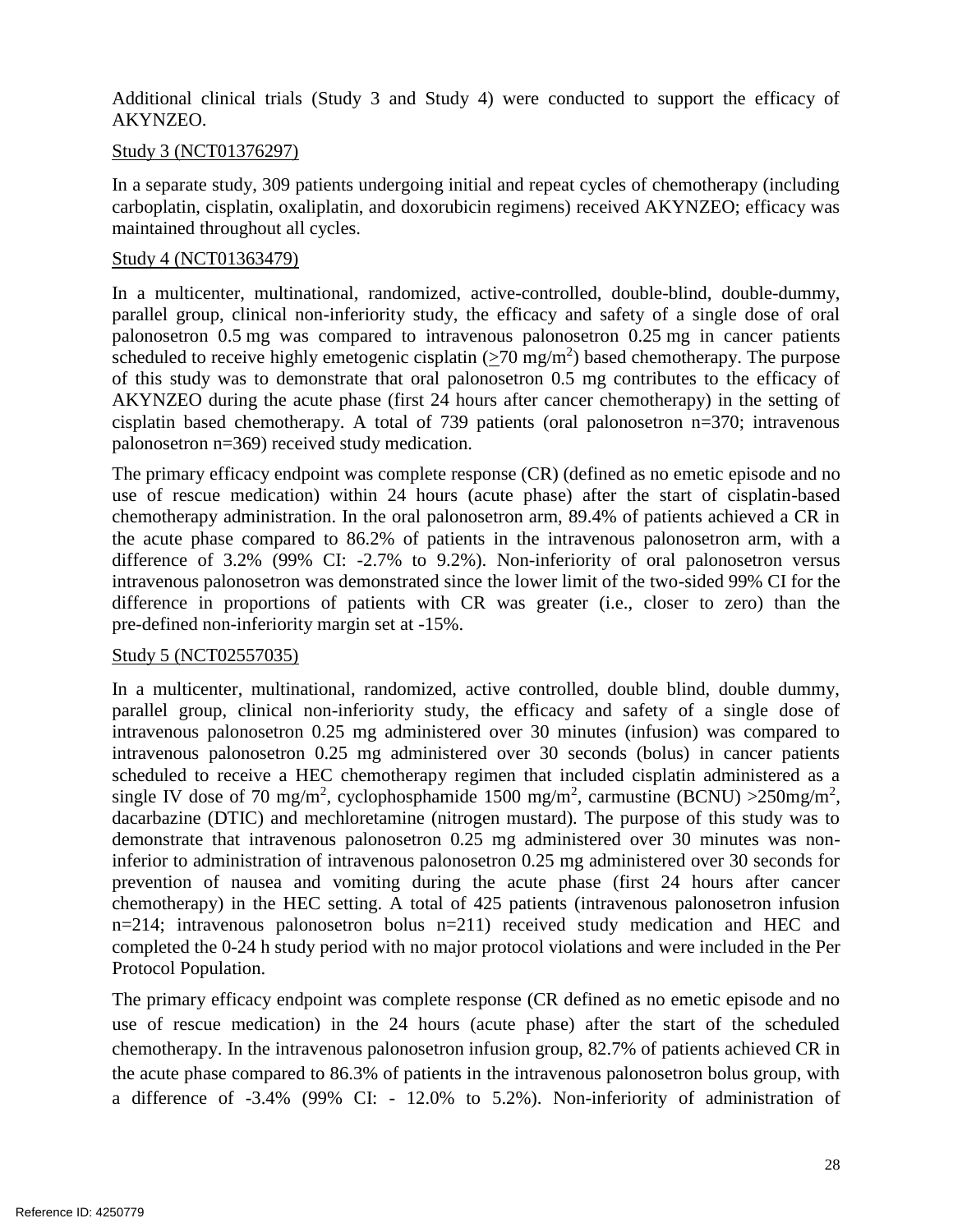palonosetron over 30 seconds was demonstrated since the lower limit of the two-sided 99% CI for the difference in proportions of patients with CR was greater (i.e., closer to zero) than the intravenous palonosetron over 30 minutes compared to administration of intravenous pre-defined non inferiority margin set at -15%.

# <span id="page-28-1"></span>**16 HOW SUPPLIED/STORAGE AND HANDLING**

#### Capsules

AKYNZEO (300 mg netupitant/0.5 mg palonosetron) capsules: hard gelatin capsules with white body and caramel cap with "HE1" printed on the body. They are supplied as follows:

NDC # 69639-101-01: pack of one capsule in one blister

NDC # 69639-101-04: pack of four capsules (two capsules per blister strip).

*Storage* 

AKYNZEO capsules should be stored at 20  $^{\circ}$ C to 25  $^{\circ}$ C (68  $^{\circ}$ F to 77  $^{\circ}$ F); excursions permitted from 15 °C to 30 °C (59 °F to 86 °F) [see USP Controlled Room Temperature].

For Injection

 AKYNZEO (235 mg fosnetupitant/0.25 mg palonosetron) for injection: sterile, white to offwhite lyophilized powder in single-dose vial for reconstitution.

NDC # 69639-102-01: pack of one vial

*Storage* 

 AKYNZEO for injection should be stored in carton, protected from light at 2° to 8°C (35.6 F to 46.4°F).

# <span id="page-28-0"></span>**17 PATIENT COUNSELING INFORMATION**

Advise patients to read the FDA-approved patient labeling (Patient Information).

Administration

 Advise patients to take AKYNZEO capsules with or without food approximately 1 hour prior to the start of chemotherapy *[see Dosage and Administration (2.1)].* 

#### Hypersensitivity Reactions

 receiving AKYNZEO. Advise patients to seek immediate medical attention if any signs or Advise patients that hypersensitivity reactions, including anaphylaxis, may occur in patients symptoms of a hypersensitivity reaction occur while taking AKYNZEO *[See Warnings and Precautions (5.1)].*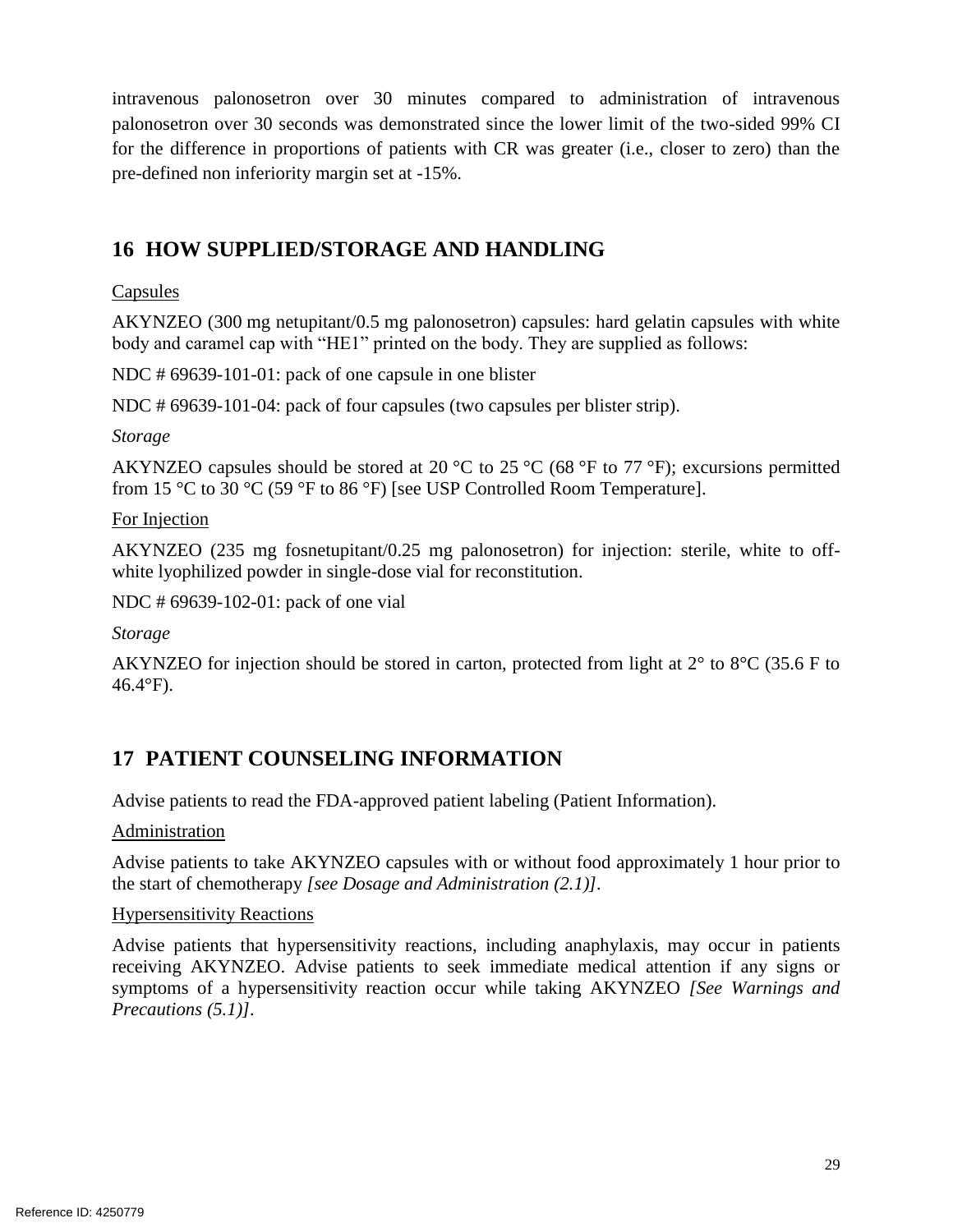#### Serotonin Syndrome

 Advise patients of the possibility of serotonin syndrome, especially with concomitant use of AKYNZEO and another serotonergic agent such as medications to treat depression and migraines. Advise patients to seek immediate medical attention if the following symptoms occur: changes in mental status, autonomic instability, neuromuscular symptoms, with or without gastrointestinal symptoms [see Warnings and Precautions [\(5.2\)](#page-3-4)].

#### Pregnancy

 Inform female patients of reproductive potential that AKYNZEO may cause fetal harm and to inform their prescriber of a known or suspected pregnancy [see Use in Specific Populations  $(8.1)$ ].

Manufactured by Helsinn Birex Pharmaceuticals, Dublin, Ireland for Helsinn Healthcare SA, Switzerland

Distributed by Helsinn Therapeutics (U.S.), Inc., Iselin, NJ 08830, under license of Helsinn Healthcare SA, Switzerland

AKYNZEO is a registered trademark of Helsinn Healthcare SA, Lugano, Switzerland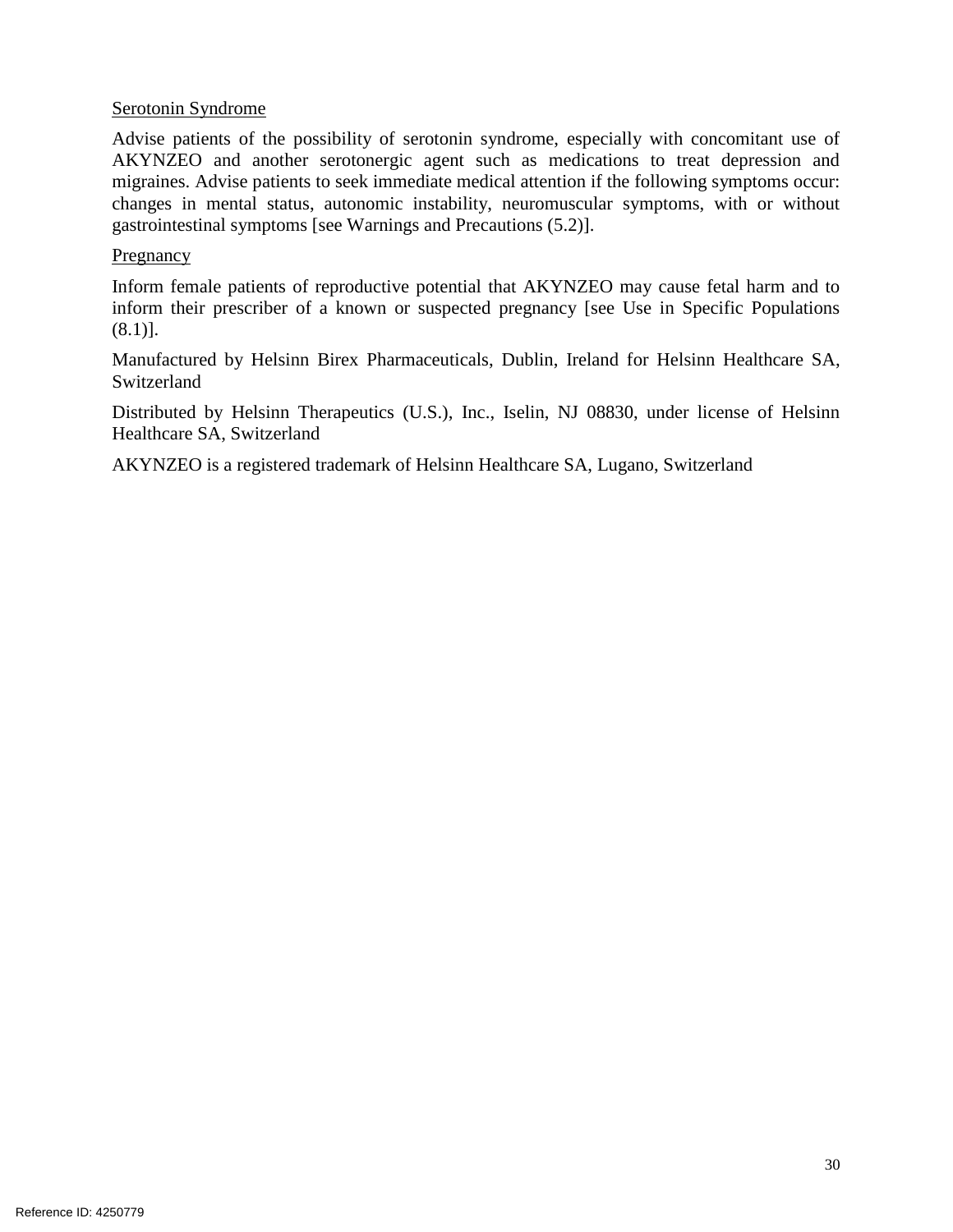#### **Patient Information**

AKYNZEO® (a kin zee oh)

#### (netupitant and palonosetron) capsules, for oral use

#### (fosnetupitant and palonosetron) for injection, for intravenous use

 Read this Patient Information before you start receiving AKYNZEO and each time you are scheduled to receive AKYNZEO. There may be new information. This information does not take the place of talking with your doctor about your medical condition or your treatment.

#### **What is AKYNZEO?**

 AKYNZEO is a prescription medicine called an "antiemetic." AKYNZEO is used in combination with the medicine dexamethasone in people to help prevent the nausea and vomiting that happens right away or later with certain anticancer medicines (chemotherapy).

It is not known if AKYNZEO is safe and effective in children under 18 years of age.

#### **Before you take or receive AKYNZEO, tell your doctor about all of your medical conditions, including if you**:

- have had an allergic reaction to palonosetron or another medicine for nausea or vomiting.
- have liver problems.
- have kidney problems.
- are pregnant or plan to become pregnant. AKYNZEO may harm your unborn baby.
- are breastfeeding or plan to breastfeed. It is not known if AKYNZEO passes into your breast milk. You and your doctor should decide if you will take AKYNZEO or breastfeed. You should not do both.

 **Tell your doctor about all of the medicines you take,** including prescription and over-the-counter medicines, vitamins, and herbal supplements.

AKYNZEO and certain other medicines can affect each other, causing serious side effects.

#### **How will I take or receive AKYNZEO?**

- Take AKYNZEO exactly as your doctor tells you to take it.
- Take 1 AKYNZEO capsule by mouth, about 1 hour before you get your anti-cancer medicine (chemotherapy).
- start your chemotherapy treatment. AKYNZEO for injection will be given to you in your vein by I.V. (intravenous) infusion about 30 minutes before you
- Take AKYNZEO capsule with or without food.
- If you take too much AKYNZEO, call your doctor or go to the nearest hospital emergency room right away.

#### **What are the possible side effects of AKYNZEO?**

#### **AKYNZEO may cause serious side effects, including:**

- **allergic reactions**, such as anaphylaxis. Get emergency medical help right away if you get any of the following symptoms of a serious allergic reaction with AKYNZEO: hives, swollen face, trouble breathing, or chest pain.
- **serotonin syndrome** which can happen with AKYNZEO particularly with certain other medicines such as antidepressants and anti-migraine medicines and can lead to death.
	- o **Stop taking AKYNZEO capsules and go to the nearest hospital emergency room right away if you get any of the following symptoms of serotonin syndrome**: agitation, hallucinations or other changes in mental status, dizziness, fast heartbeat, sweating, low body temperature, shaking (tremors), unsteady movements, muscle twitching (overactive reflexes), or seizures with or without nausea, vomiting, and diarrhea.

The most common side effects of AKYNZEO capsules and injection include: headache, weakness, fatigue, upset stomach, constipation, and skin redness.

These are not all the possible side effects of AKYNZEO. Call your doctor for medical advice about side effects. You may report side effects to FDA at 1-800-FDA-1088.

#### **How should I store AKYNZEO capsules?**

Store AKYNZEO at room temperature between 68°F to 77°F (20°C to 25°C).

#### **General information about the safe and effective use of AKYNZEO**

 Medicines are sometimes prescribed for purposes other than those listed in a Patient Information leaflet. Do not use AKYNZEO for a condition for which it was not prescribed. Do not give AKYNZEO to other people, even if they have the AKYNZEO that is written for health professionals. same symptoms that you have. It may harm them. You can ask your doctor or pharmacist for information about